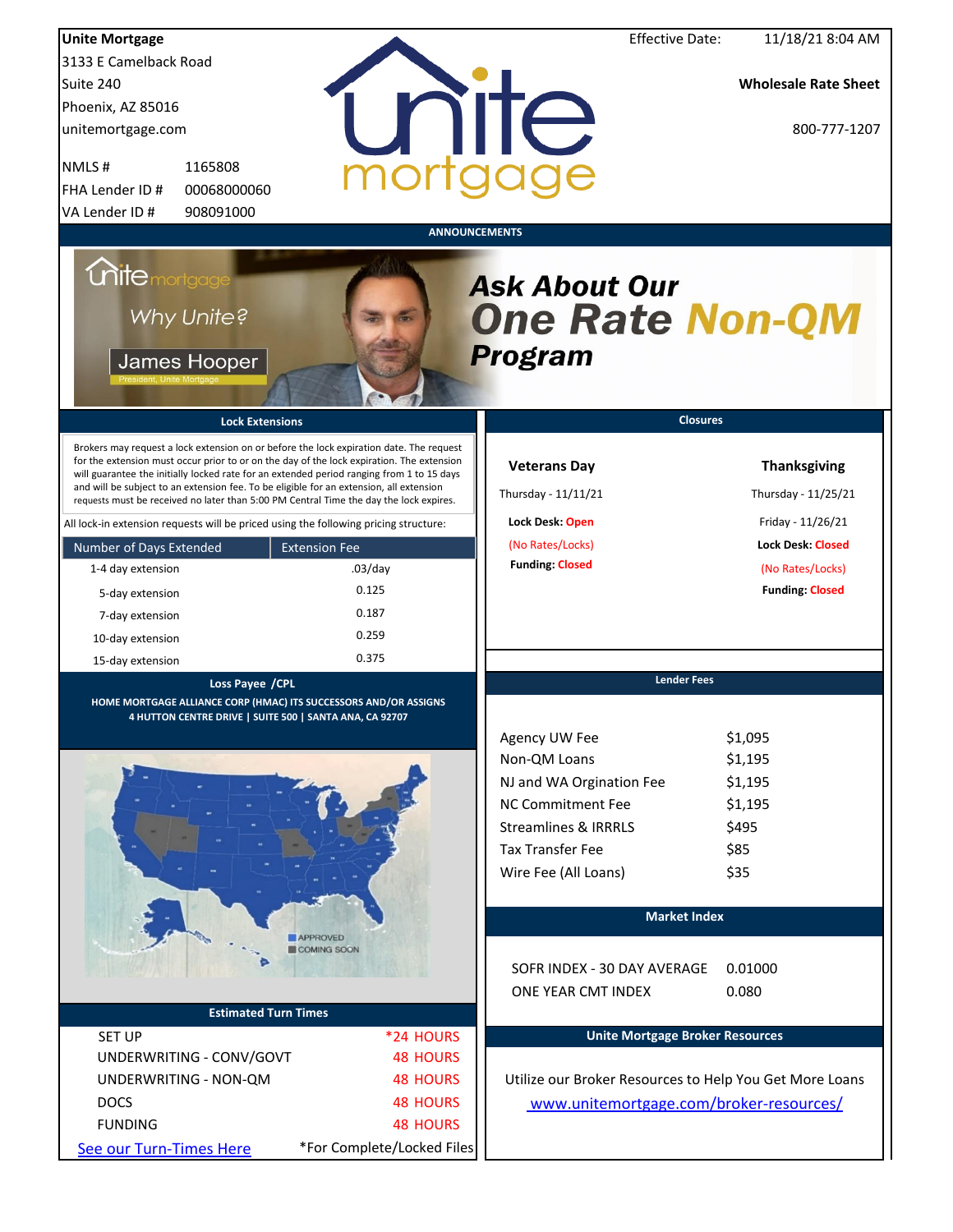

Rates are subject to change without prior notice Not for Public View • For Professional Use Only **Lock Desk**

[locks@unitemtg.com](mailto:locks@unitemtg.com)

File Update: 18-Nov-2021

Effective Date: 18-Nov-2021 **Date: 18-Nov-2021** Price Change Effective: 9:00 AM PST Lock Hours: 9:00 A.M. - 3:00 P.M. PST

## **ONE RATE - DSCR/ Bank Statements**

Price Change Effective: 9:00 AM PST

| <b>DSCR</b>                 |                              |                    |                               |                               |  |  |  |  |  |  |
|-----------------------------|------------------------------|--------------------|-------------------------------|-------------------------------|--|--|--|--|--|--|
| <b>25 DAY PRICING</b>       |                              |                    | <b>HIGHLIGHTS</b>             |                               |  |  |  |  |  |  |
| <b>RATE</b>                 | <b>30YR FIX</b>              |                    |                               |                               |  |  |  |  |  |  |
|                             |                              | <b>Credit</b>      | $700+$                        | $720+$                        |  |  |  |  |  |  |
| 4.375                       | 100.0000                     | <b>Product</b>     | 30 yr fixed Full Amortization | 30 yr fixed Full Amortization |  |  |  |  |  |  |
|                             |                              | <b>Loan Amount</b> | 300,001-1.0MM                 | 300,001-1.0MM                 |  |  |  |  |  |  |
|                             |                              | <b>DSCR</b>        | $+1.100$                      | Not Applicable                |  |  |  |  |  |  |
|                             |                              |                    | Purchase 70%                  | Purchase 80%                  |  |  |  |  |  |  |
| <b>24 MO BANK STATEMENT</b> |                              | <b>Purpose</b>     | Rate-Term 70%                 | Rate-Term 80%                 |  |  |  |  |  |  |
| <b>25 DAY PRICING</b>       |                              |                    | Cash-Out 65%                  | Cash-Out 75%                  |  |  |  |  |  |  |
| <b>RATE</b>                 | <b>30YR FIX</b>              | <b>Occupancy</b>   | Non Owner Occupied            | Owner Occupied                |  |  |  |  |  |  |
|                             |                              | <b>ACH</b>         | Required                      | Required                      |  |  |  |  |  |  |
| 4.125                       | 100.0000                     | <b>PPP</b>         | 5 Years                       | None                          |  |  |  |  |  |  |
|                             |                              | <b>Reserves</b>    | 12 Month PITIA                | 12 Month PITIA                |  |  |  |  |  |  |
|                             |                              | <b>Escrows</b>     | Required                      | Required                      |  |  |  |  |  |  |
|                             |                              | <b>Property</b>    | Single Unit only              | Single Unit Only              |  |  |  |  |  |  |
|                             | <b>No Hits for LLPAs !!!</b> |                    |                               |                               |  |  |  |  |  |  |

## **DSCR PRIME PLUS**

|             | <b>30 DAY PRICING</b> |                 |
|-------------|-----------------------|-----------------|
| <b>RATE</b> | 5/6 ARM               | <b>30YR FIX</b> |
| 6.500       | 105.8750              | 105.6250        |
| 6.375       | 105.6250              | 105.3750        |
| 6.250       | 105.3750              | 105.1250        |
| 6.125       | 105.1250              | 104.8750        |
| 6.000       | 104.8750              | 104.6250        |
| 5.875       | 104.6250              | 104.3750        |
| 5.750       | 104.3750              | 104.1250        |
| 5.625       | 104.1250              | 103.8750        |
| 5.500       | 103.8750              | 103.6250        |
| 5.375       | 103.6250              | 103.3750        |
| 5.250       | 103.3750              | 103.1250        |
| 5.125       | 103.1250              | 102.8750        |
| 5.000       | 102.8750              | 102.6250        |
| 4.875       | 102.6250              | 102.3750        |
| 4.750       | 102.2500              | 102.0000        |
| 4.625       | 101.8750              | 101.6250        |
| 4.500       | 101.5000              | 101.2500        |
| 4.375       | 101.1250              | 100.8750        |

| <b>MAX PRICING</b> (Lower of Price or Premium) |          |  |  |  |  |  |  |
|------------------------------------------------|----------|--|--|--|--|--|--|
| No Prepay - Hard                               | 100.5000 |  |  |  |  |  |  |
| 1yr Prepay - Hard                              | 100.7500 |  |  |  |  |  |  |
| 2yr Prepay - Hard                              | 101.0000 |  |  |  |  |  |  |
| 3yr Prepay - Hard                              | 101.2500 |  |  |  |  |  |  |
| 4yr Prepay - Hard                              | 101.5000 |  |  |  |  |  |  |
| 5yr Prepay - Hard                              | 101.7500 |  |  |  |  |  |  |

| <b>ARM MARGIN</b> |             |  |  |  |  |  |
|-------------------|-------------|--|--|--|--|--|
| 5.000             | <b>SOFR</b> |  |  |  |  |  |
|                   |             |  |  |  |  |  |

| <b>LOCK FEES</b>        |         |  |  |  |  |  |
|-------------------------|---------|--|--|--|--|--|
| Relock Fee:             | .250    |  |  |  |  |  |
| Extension Fee Per Diem: | .030    |  |  |  |  |  |
| <b>Extension Max:</b>   | 15 Days |  |  |  |  |  |
|                         |         |  |  |  |  |  |

|                   | <b>30 DAY PRICING</b>   |                                                | <b>PRICING ADJUSTMENTS</b>      |                      |          |          |          |            |          |          |
|-------------------|-------------------------|------------------------------------------------|---------------------------------|----------------------|----------|----------|----------|------------|----------|----------|
| <b>RATE</b>       | <b>5/6 ARM</b>          | 30YR FIX                                       |                                 |                      |          |          |          | <b>LTV</b> |          |          |
| 6.500             | 105.8750                | 105.6250                                       | <b>Documentation</b>            | <b>Credit Score</b>  | 00.01-50 | 50.01-55 | 55.01-60 | 60.01-65   | 65.01-70 | 70.01-75 |
| 6.375             | 105.6250                | 105.3750                                       |                                 | $\geq 780$           | (0.250)  | (0.375)  | (0.500)  | (0.625)    | (0.875)  | (1.125)  |
| 6.250             | 105.3750                | 105.1250                                       |                                 | 760 - 779            | (0.375)  | (0.375)  | (0.625)  | (0.875)    | (1.000)  | (1.375)  |
| 6.125             | 105.1250                | 104.8750                                       |                                 | 740 - 759            | (0.375)  | (0.500)  | (0.750)  | (1.000)    | (1.250)  | (1.625)  |
| 6.000             | 104.8750                | 104.6250                                       | <b>DSCR</b>                     | 720 - 739            | (0.500)  | (0.625)  | (0.875)  | (1.125)    | (1.500)  | (2.000)  |
| 5.875             | 104.6250                | 104.3750                                       |                                 | 700 - 719            | (0.625)  | (0.750)  | (1.000)  | (1.375)    | (1.875)  | #N/A     |
| 5.750             | 104.3750                | 104.1250                                       |                                 | 680 - 699            | (0.875)  | (1.000)  | (1.250)  | (1.750)    | #N/A     | #N/A     |
| 5.625             | 104.1250                | 103.8750                                       |                                 | $660 - 679$          | (1.375)  | (1.500)  | (1.625)  | (2.250)    | $\#N/A$  | #N/A     |
| 5.500             | 103.8750                | 103.6250                                       |                                 | 5/6 40yr ARM SOFR    | (0.250)  | (0.250)  | (0.250)  | (0.250)    | (0.250)  | (0.250)  |
| 5.375             | 103.6250                | 103.3750                                       | Product                         | 40yr Fixed           | (0.250)  | (0.250)  | (0.250)  | (0.250)    | (0.250)  | (0.250)  |
| 5.250             | 103.3750                | 103.1250                                       |                                 | Interest-Only        | (0.250)  | (0.250)  | (0.375)  | (0.500)    | (0.625)  | (0.750)  |
| 5.125             | 103.1250                | 102.8750                                       |                                 | 150,000-200k         | (0.500)  | (0.500)  | (0.500)  | (0.500)    | (0.500)  | (0.750)  |
| 5.000             | 102.8750                | 102.6250                                       |                                 | 200,001-300k         | 0.000    | 0.000    | 0.000    | 0.000      | (0.250)  | (0.250)  |
| 4.875             | 102.6250                | 102.3750                                       |                                 | 300,001-1.0m         | 0.000    | 0.000    | 0.000    | 0.000      | 0.000    | 0.000    |
| 4.750             | 102.2500                | 102.0000                                       | <b>Loan Amount</b>              | 1,000,001-1.5m       | (0.250)  | (0.250)  | (0.250)  | (0.250)    | (0.250)  | (0.250)  |
| 4.625             | 101.8750                | 101.6250                                       |                                 | 1,500,001-2.0m       | (0.500)  | (0.500)  | (0.500)  | $\#N/A$    | #N/A     | #N/A     |
| 4.500             | 101.5000                | 101.2500                                       |                                 | 2,000,001-2.5m       | (0.750)  | (0.750)  | (0.750)  | #N/A       | #N/A     | #N/A     |
| 4.375             | 101.1250                | 100.8750                                       |                                 | 2,500,001-3.0m       | (0.750)  | (0.750)  | (0.750)  | $\#N/A$    | #N/A     | #N/A     |
|                   |                         |                                                |                                 | $DSCR \geq 1.5$      | 0.250    | 0.250    | 0.250    | 0.250      | 0.250    | 0.250    |
|                   |                         | <b>MAX PRICING</b> (Lower of Price or Premium) | <b>DSCR</b>                     | DSCR 1.25-1.49       | 0.250    | 0.250    | 0.250    | 0.250      | 0.250    | 0.250    |
| No Prepay - Hard  |                         | 100.5000                                       |                                 | DSCR 1.10-1.24       | 0.000    | 0.000    | 0.000    | 0.000      | 0.000    | 0.000    |
| 1yr Prepay - Hard |                         | 100.7500                                       | <b>Purpose</b>                  | Cash-Out             | (0.250)  | (0.375)  | (0.375)  | (0.375)    | $\#N/A$  | #N/A     |
| 2yr Prepay - Hard |                         | 101.0000                                       |                                 | Condo-Warrantable    | (0.250)  | (0.250)  | (0.250)  | (0.250)    | (0.500)  | (0.500)  |
| 3yr Prepay - Hard |                         | 101.2500                                       | <b>Property Type</b>            | Condo-NonWarrantable | (0.500)  | (0.500)  | (0.500)  | (0.500)    | #N/A     | #N/A     |
| 4yr Prepay - Hard |                         | 101.5000                                       |                                 | 2-4 Unit             | (0.250)  | (0.250)  | (0.250)  | (0.250)    | #N/A     | #N/A     |
| 5yr Prepay - Hard |                         | 101.7500                                       | <b>Credit / Housing History</b> | 1x30x12              | (0.750)  | (0.750)  | (0.750)  | (0.750)    | (0.750)  | (0.750)  |
|                   |                         |                                                | <b>Other Miscellaneous</b>      | <b>ACH</b>           | 0.125    | 0.125    | 0.125    | 0.125      | 0.125    | 0.125    |
|                   | <b>ARM MARGIN</b>       |                                                |                                 | No Escrows (No HPML) | (0.150)  | (0.150)  | (0.150)  | (0.150)    | (0.150)  | (0.150)  |
|                   | 5.000                   | SOFR                                           |                                 | No Prepay            | (1.500)  | (1.500)  | (1.500)  | (1.500)    | (1.500)  | (1.500)  |
|                   |                         |                                                |                                 | 1yr Prepay           | (1.000)  | (1.000)  | (1.000)  | (1.000)    | (1.000)  | (1.000)  |
|                   |                         |                                                | <b>Prepay Penalty</b>           | 2yr Prepay           | (0.500)  | (0.500)  | (0.500)  | (0.500)    | (0.500)  | (0.500)  |
|                   | <b>LOCK FEES</b>        |                                                |                                 | <b>3yr Prepay</b>    | 0.000    | 0.000    | 0.000    | 0.000      | 0.000    | 0.000    |
|                   | Relock Fee:             | .250                                           |                                 | 4yr Prepay           | 0.375    | 0.375    | 0.375    | 0.375      | 0.375    | 0.375    |
|                   | Extension Fee Per Diem: | .030                                           |                                 | <b>5yr Prepay</b>    | 0.750    | 0.750    | 0.750    | 0.750      | 0.750    | 0.750    |
|                   | <b>Extension Max:</b>   | 15 Days                                        |                                 | 25 Day               | 0.000    | 0.000    | 0.000    | 0.000      | 0.000    | 0.000    |
|                   |                         |                                                | <b>Lock Term</b>                | 40 Day               | (0.150)  | (0.150)  | (0.150)  | (0.150)    | (0.150)  | (0.150)  |
|                   |                         |                                                |                                 | 55 Day               | #N/A     | #N/A     | $\#N/A$  | #N/A       | #N/A     | $\#N/A$  |
|                   |                         |                                                |                                 |                      |          |          |          |            |          |          |

#### Page 2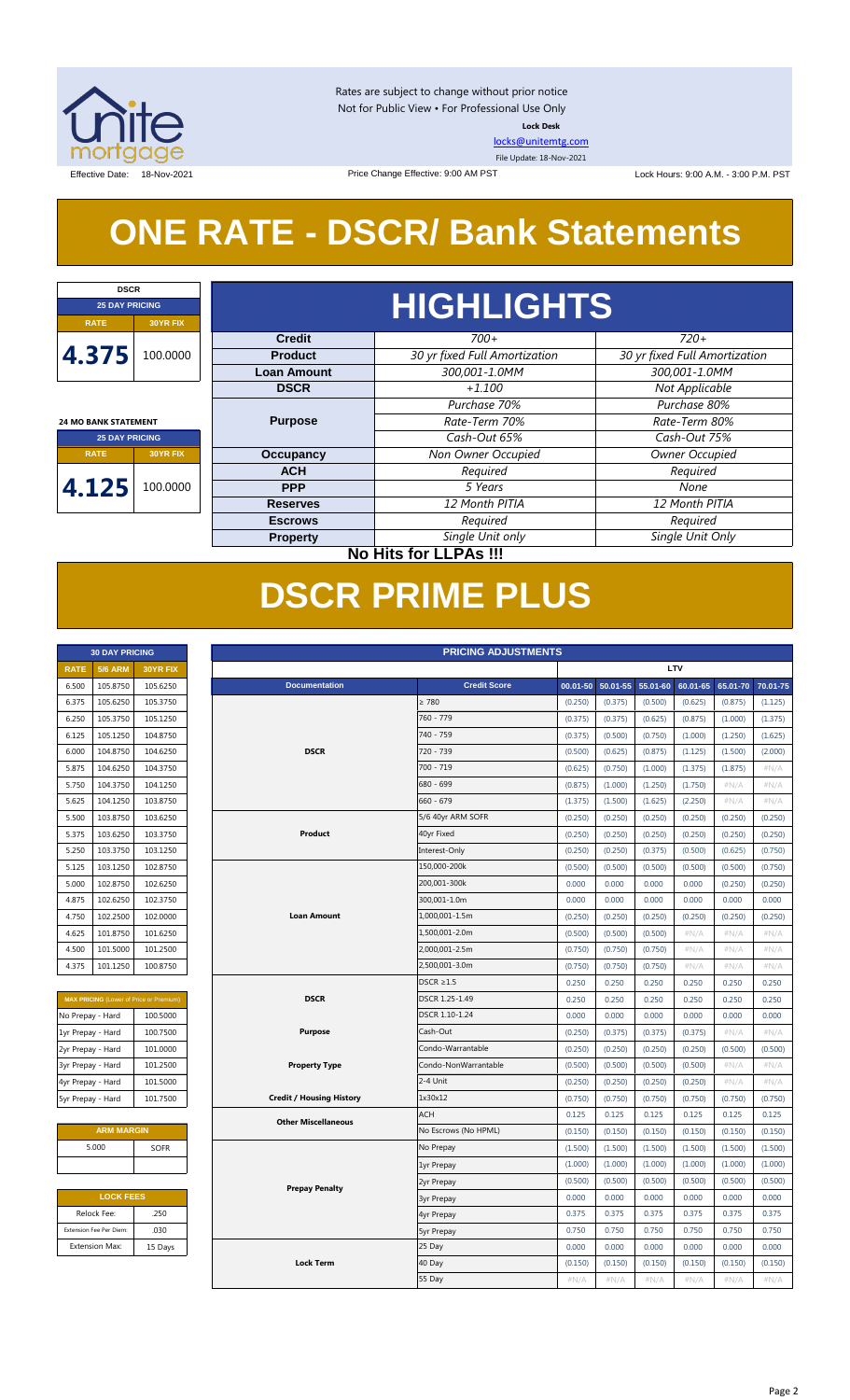

Rates are subject to change without prior notice Not for Public View • For Professional Use Only **Lock Desk**

[locks@unitemtg.com](mailto:locks@unitemtg.com)

File Update: 18-Nov-2021

## **DSCR PRIME & FOREIGN NATIONAL**

|             | <b>30 DAY PRICING</b> |                 |
|-------------|-----------------------|-----------------|
| <b>RATE</b> | <b>5/6 ARM</b>        | <b>30YR FIX</b> |
| 6.750       | 105.6250              | 105.3750        |
| 6.625       | 105.3750              | 105.1250        |
| 6.500       | 105.1250              | 104.8750        |
| 6.375       | 104.8750              | 104.6250        |
| 6.250       | 104.6250              | 104.3750        |
| 6.125       | 104.3750              | 104.1250        |
| 6.000       | 104.1250              | 103.8750        |
| 5.875       | 103.8750              | 103.6250        |
| 5.750       | 103.6250              | 103.3750        |
| 5.625       | 103.3750              | 103.1250        |
| 5.500       | 103.1250              | 102.8750        |
| 5.375       | 102.8750              | 102.6250        |
| 5.250       | 102.6250              | 102.3750        |
| 5.125       | 102.3750              | 102.1250        |
| 5.000       | 102.1250              | 101.8750        |
| 4.875       | 101.8750              | 101.6250        |
| 4.750       | 101.5000              | 101.2500        |
| 4.625       | 101.1250              | 100.8750        |
| 4.500       | 100.7500              | 100.5000        |

| <b>MAX PRICING</b> (Lower of Price or Premium) |          |  |  |  |  |  |
|------------------------------------------------|----------|--|--|--|--|--|
| No Prepay - Hard                               | 100.7500 |  |  |  |  |  |
| 1yr Prepay - Hard                              | 101.0000 |  |  |  |  |  |
| 2yr Prepay - Hard                              | 101.2500 |  |  |  |  |  |
| 3yr Prepay - Hard                              | 101.5000 |  |  |  |  |  |
| 4yr Prepay - Hard                              | 101.7500 |  |  |  |  |  |
| 5yr Prepay - Hard                              | 102.0000 |  |  |  |  |  |

| <b>ARM MARGIN</b> |       |  |  |  |  |  |
|-------------------|-------|--|--|--|--|--|
| <b>SOFR</b>       | 5.000 |  |  |  |  |  |
|                   |       |  |  |  |  |  |

| <b>LOCK FEES</b>        |         |  |  |  |  |
|-------------------------|---------|--|--|--|--|
| Relock Fee:             | .250    |  |  |  |  |
| Extension Fee Per Diem: | .030    |  |  |  |  |
| <b>Extension Max:</b>   | 15 Days |  |  |  |  |

| <b>PRICING ADJUSTMENTS</b><br><b>30 DAY PRICING</b> |                         |                                                |                                 |                             |          |                   |         |            |         |                            |         |
|-----------------------------------------------------|-------------------------|------------------------------------------------|---------------------------------|-----------------------------|----------|-------------------|---------|------------|---------|----------------------------|---------|
| <b>RATE</b>                                         | <b>5/6 ARM</b>          | 30YR FIX                                       |                                 |                             |          |                   |         | <b>LTV</b> |         |                            |         |
| 6.750                                               | 105.6250                | 105.3750                                       | <b>Documentation</b>            | <b>Credit Score</b>         | 00.01-50 | 50.01-55 55.01-60 |         | 60.01-65   |         | 65.01-70 70.01-75 75.01-80 |         |
| 6.625                                               | 105.3750                | 105.1250                                       |                                 | $\geq 780$                  | (0.250)  | (0.375)           | (0.500) | (0.625)    | (0.875) | (1.125)                    | (1.750) |
| 6.500                                               | 105.1250                | 104.8750                                       |                                 | 760 - 779                   | (0.375)  | (0.375)           | (0.625) | (0.875)    | (1.000) | (1.375)                    | (2.000) |
| 6.375                                               | 104.8750                | 104.6250                                       |                                 | 740 - 759                   | (0.375)  | (0.500)           | (0.750) | (1.000)    | (1.250) | (1.625)                    | (2.250) |
| 6.250                                               | 104.6250                | 104.3750                                       |                                 | 720 - 739                   | (0.500)  | (0.625)           | (0.875) | (1.125)    | (1.500) | (2.000)                    | (2.750) |
| 6.125                                               | 104.3750                | 104.1250                                       | <b>DSCR</b>                     | $700 - 719$                 | (0.625)  | (0.750)           | (1.000) | (1.375)    | (1.875) | (2.500)                    | (3.500) |
| 6.000                                               | 104.1250                | 103.8750                                       |                                 | 680 - 699                   | (0.875)  | (1.000)           | (1.250) | (1.750)    | (2.250) | (3.000)                    | (3.875) |
| 5.875                                               | 103.8750                | 103.6250                                       |                                 | $660 - 679$                 | (1.375)  | (1.500)           | (1.625) | (2.250)    | (3.125) | (3.750)                    | (4.500) |
| 5.750                                               | 103.6250                | 103.3750                                       |                                 | $640 - 659$                 | (1.875)  | (2.000)           | (2.125) | (2.750)    | (3.625) | (4.750)                    | #N/A    |
| 5.625                                               | 103.3750                | 103.1250                                       |                                 | $620 - 639$                 | (2.375)  | (2.500)           | (2.625) | (3.250)    | (4.125) | $\#N/A$                    | $\#N/A$ |
| 5.500                                               | 103.1250                | 102.8750                                       |                                 | 5/6 30yr ARM SOFR           | 0.000    | 0.000             | 0.000   | 0.000      | 0.000   | 0.000                      | 0.000   |
| 5.375                                               | 102.8750                | 102.6250                                       |                                 | 7/6 30yr ARM SOFR           | (0.250)  | (0.250)           | (0.250) | (0.250)    | (0.250) | (0.250)                    | (0.250) |
| 5.250                                               | 102.6250                | 102.3750                                       |                                 | 5/6 40yr ARM SOFR           | (0.250)  | (0.250)           | (0.250) | (0.250)    | (0.250) | (0.250)                    | (0.250) |
| 5.125                                               | 102.3750                | 102.1250                                       | Product                         | 7/6 40yr ARM SOFR           | (0.500)  | (0.500)           | (0.500) | (0.500)    | (0.500) | (0.500)                    | (0.500) |
| 5.000                                               | 102.1250                | 101.8750                                       |                                 | 40yr Fixed                  | (0.250)  | (0.250)           | (0.250) | (0.250)    | (0.250) | (0.250)                    | (0.250) |
| 4.875                                               | 101.8750                | 101.6250                                       |                                 | Interest-Only               | (0.250)  | (0.250)           | (0.375) | (0.500)    | (0.625) | (0.750)                    | (1.000) |
| 4.750                                               | 101.5000                | 101.2500                                       |                                 | 150,000-200k                | (0.500)  | (0.500)           | (0.500) | (0.500)    | (0.500) | (0.750)                    | (0.750) |
| 4.625                                               | 101.1250                | 100.8750                                       |                                 | 200,001-300k                | 0.000    | 0.000             | 0.000   | 0.000      | (0.250) | (0.250)                    | (0.500) |
| 4.500                                               | 100.7500                | 100.5000                                       |                                 | 300,001-1.0m                | 0.000    | 0.000             | 0.000   | 0.000      | 0.000   | 0.000                      | 0.000   |
|                                                     |                         |                                                | <b>Loan Amount</b>              | 1,000,001-1.5m              | (0.250)  | (0.250)           | (0.250) | (0.250)    | (0.250) | (0.250)                    | (0.500) |
|                                                     |                         | <b>MAX PRICING</b> (Lower of Price or Premium) |                                 | 1,500,001-2.0m              | (0.500)  | (0.500)           | (0.500) | (0.500)    | # $N/A$ | $\#N/A$                    | # $N/A$ |
| No Prepay - Hard                                    |                         | 100.7500                                       |                                 | 2,000,001-2.5m              | (0.750)  | (0.750)           | (0.750) | (0.750)    | # $N/A$ | $\#N/A$                    | # $N/A$ |
| 1yr Prepay - Hard                                   |                         | 101.0000                                       |                                 | 2,500,001-3.0m              | (0.750)  | (0.750)           | (0.750) | (0.750)    | # $N/A$ | $\#N/A$                    | # $N/A$ |
| 2yr Prepay - Hard                                   |                         | 101.2500                                       |                                 | $DSCR \geq 1.5$             | 0.250    | 0.250             | 0.250   | 0.250      | 0.250   | 0.250                      | 0.250   |
| 3yr Prepay - Hard                                   |                         | 101.5000                                       |                                 | DSCR 1.25-1.49              | 0.250    | 0.250             | 0.250   | 0.250      | 0.250   | 0.250                      | 0.250   |
| 4yr Prepay - Hard                                   |                         | 101.7500                                       | <b>DSCR</b>                     | DSCR 1.10-1.24              | 0.000    | 0.000             | 0.000   | 0.000      | 0.000   | 0.000                      | 0.000   |
| 5yr Prepay - Hard                                   |                         | 102.0000                                       |                                 | DSCR 1.00-1.09              | (0.250)  | (0.250)           | (0.375) | (0.375)    | (0.500) | (0.500)                    | (0.750) |
|                                                     |                         |                                                |                                 | DSCR 0.75-0.99              | (1.500)  | (1.500)           | (1.625) | (1.625)    | (1.750) | (1.750)                    | $\#N/A$ |
|                                                     | <b>ARM MARGIN</b>       |                                                | <b>Purpose</b>                  | Cash-Out                    | (0.250)  | (0.375)           | (0.375) | (0.375)    | (0.500) | (0.625)                    | $\#N/A$ |
|                                                     | 5.000                   | <b>SOFR</b>                                    |                                 | Condo-Warrantable           | (0.250)  | (0.250)           | (0.250) | (0.250)    | (0.500) | (0.500)                    | (0.500) |
|                                                     |                         |                                                |                                 | Condo-NonWarrantable        | (0.500)  | (0.500)           | (0.500) | (0.500)    | (0.750) | $\#N/A$                    | #N/A    |
|                                                     | <b>LOCK FEES</b>        |                                                | <b>Property Type</b>            | 2-4Unit                     | (0.250)  | (0.250)           | (0.250) | (0.250)    | (0.500) | (0.500)                    | (0.500) |
|                                                     | Relock Fee:             | .250                                           |                                 | Modular                     | (1.000)  | (1.000)           | (1.000) | (1.000)    | (1.000) | (1.000)                    | (1.000) |
|                                                     | Extension Fee Per Diem: | .030                                           | Citizenship                     | Foreign Nat'l (DSCR Only)   | (0.750)  | (0.750)           | (0.750) | (0.750)    | $\#N/A$ | $\#N/A$                    | $\#N/A$ |
|                                                     | Extension Max:          | 15 Days                                        |                                 | 1x30x12                     | (0.750)  | (0.750)           | (0.750) | (0.750)    | (0.750) | (0.750)                    | (0.750) |
|                                                     |                         |                                                |                                 | Multiple30x12               | (2.250)  | (2.250)           | (2.250) | (2.250)    | (2.250) | (2.250)                    | $\#N/A$ |
|                                                     |                         |                                                |                                 | FC/SS/DIL/BK7 36-47mo       | (1.000)  | (1.000)           | (1.000) | (1.000)    | (1.000) | (1.000)                    | (1.000) |
|                                                     |                         |                                                | <b>Credit / Housing History</b> | FC/SS/DIL/BK7 24-35mo       | (1.750)  | (1.750)           | (1.750) | (1.750)    | (1.750) | (1.750)                    | #N/A    |
|                                                     |                         |                                                |                                 | BK7 12-23mo                 | (2.500)  | (2.500)           | (2.500) | (2.500)    | (2.500) | (2.500)                    | $\#N/A$ |
|                                                     |                         |                                                |                                 | BK13 DC                     | (1.000)  | (1.000)           | (1.000) | (1.000)    | (1.000) | (1.000)                    | (1.000) |
|                                                     |                         |                                                |                                 | ACH                         | 0.125    | 0.125             | 0.125   | 0.125      | 0.125   | 0.125                      | 0.125   |
|                                                     |                         |                                                | <b>Other Miscellaneous</b>      | Escrows                     | 0.000    | 0.000             | 0.000   | 0.000      | 0.000   | 0.000                      | 0.000   |
|                                                     |                         |                                                |                                 | No Prepay                   | (1.500)  | (1.500)           | (1.500) | (1.500)    | (1.500) | (1.500)                    | (1.500) |
|                                                     |                         |                                                |                                 |                             | (1.000)  | (1.000)           | (1.000) | (1.000)    | (1.000) | (1.000)                    | (1.000) |
|                                                     |                         |                                                |                                 | 1yr Prepay                  | (0.500)  | (0.500)           | (0.500) | (0.500)    | (0.500) | (0.500)                    | (0.500) |
|                                                     |                         |                                                | <b>Prepay Penalty</b>           | 2yr Prepay                  | 0.000    | 0.000             | 0.000   | 0.000      | 0.000   | 0.000                      | 0.000   |
|                                                     |                         |                                                |                                 | <b>3yr Prepay</b>           | 0.375    | 0.375             | 0.375   | 0.375      | 0.375   | 0.375                      | 0.375   |
|                                                     |                         |                                                |                                 | 4yr Prepay                  |          |                   | 0.750   | 0.750      | 0.750   | 0.750                      |         |
|                                                     |                         |                                                |                                 | <b>5yr Prepay</b><br>25 Day | 0.750    | 0.750             |         |            |         |                            | 0.750   |
|                                                     |                         |                                                |                                 |                             | 0.000    | 0.000             | 0.000   | 0.000      | 0.000   | 0.000                      | 0.000   |
|                                                     |                         |                                                | <b>Lock Term</b>                | 40 Day                      | (0.150)  | (0.150)           | (0.150) | (0.150)    | (0.150) | (0.150)                    | (0.150) |
|                                                     |                         |                                                |                                 | 55 Day                      | (0.300)  | (0.300)           | (0.300) | (0.300)    | (0.300) | (0.300)                    | (0.300) |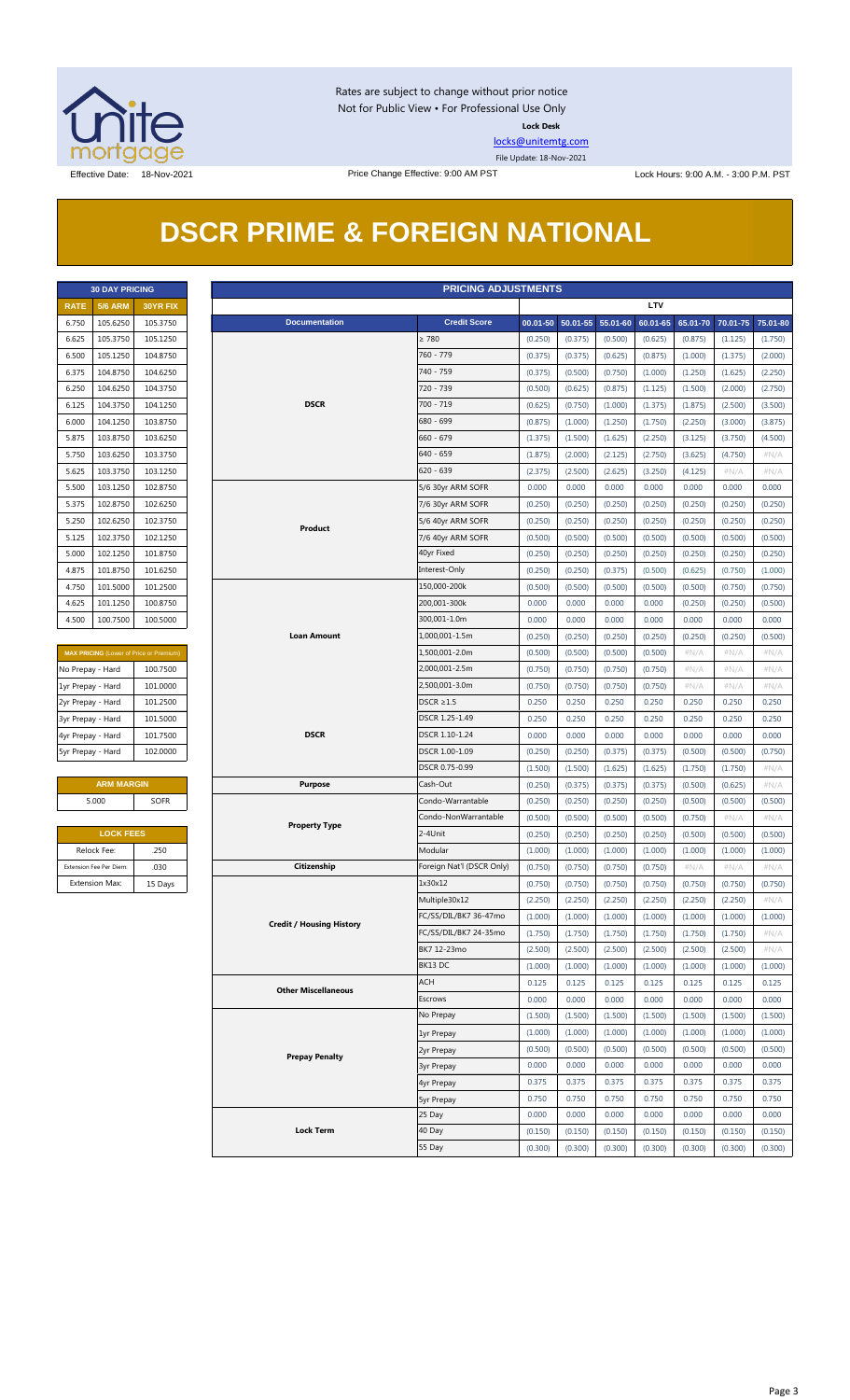

Rates are subject to change without prior notice Not for Public View • For Professional Use Only **Lock Desk** locks@unitemtg.com File Update: 18-Nov-2021

Effective Date: 18-Nov-2021 **Price Change Effective: 9:00 AM PST** Lock Hours: 9:00 A.M. - 3:00 P.M. PST

# **Alt Doc PRIME PLUS**

|             | PRIMARY & SECONDARY HOME |                 |
|-------------|--------------------------|-----------------|
| <b>RATE</b> | <b>5/6 ARM</b>           | <b>30YR FIX</b> |
| 6.125       | 105.875                  | 105.625         |
| 6.000       | 105.625                  | 105.375         |
| 5.875       | 105.375                  | 105.125         |
| 5.750       | 105.125                  | 104.875         |
| 5.625       | 104.875                  | 104.625         |
| 5.500       | 104.625                  | 104.375         |
| 5.375       | 104.375                  | 104.125         |
| 5.250       | 104.125                  | 103.875         |
| 5.125       | 103.875                  | 103.625         |
| 5.000       | 103.625                  | 103.375         |
| 4.875       | 103.375                  | 103.125         |
| 4.750       | 103.125                  | 102.875         |
| 4.625       | 102.875                  | 102.625         |
| 4.500       | 102.625                  | 102.375         |
| 4.375       | 102.250                  | 102.000         |
| 4.250       | 101.875                  | 101.625         |
| 4.125       | 101.500                  | 101.250         |
| 4.000       | 101.125                  | 100.875         |
|             |                          |                 |

| <b>LOCK FEES</b>                               |         |
|------------------------------------------------|---------|
| Relock Fee:                                    | .250    |
| <b>Extension Fee Per Diem</b>                  | .030    |
| <b>Extension Max:</b>                          | 15 Days |
|                                                |         |
| <b>MAX PRICING (Lower of Price or Premium)</b> |         |
| 101.0000                                       |         |

|                | PRIMARY & SECONDARY HOME                |          |                               |                               | <b>PRICING ADJUSTMENTS</b> |                    |                    |                    |                    |                    |                   |
|----------------|-----------------------------------------|----------|-------------------------------|-------------------------------|----------------------------|--------------------|--------------------|--------------------|--------------------|--------------------|-------------------|
| <b>RATE</b>    | <b>5/6 ARM</b>                          | 30YR FIX |                               |                               |                            |                    |                    | LTV                |                    |                    |                   |
| 6.125          | 105.875                                 | 105.625  | <b>Documentation</b>          | <b>Credit Score</b>           | 00.01-50                   | 50.01-55           | 55.01-60           | 60.01-65           | 65.01-70           | 70.01-75           | 75.01-80          |
| 6.000          | 105.625                                 | 105.375  | <b>Full Doc</b>               | 2780                          | 0.000                      | 0.000              | 0.000              | (0.250)            | (0.375)            | (0.375)            | (0.500)           |
| 5.875          | 105.375                                 | 105.125  |                               | 760 - 779                     | 0.000                      | 0.000              | 0.000              | (0.250)            | (0.375)            | (0.500)            | (0.625)           |
| 5.750          | 105.125                                 | 104.875  |                               | 740 - 759                     | 0.000                      | 0.000              | 0.000              | (0.250)            | (0.375)            | (0.625)            | (0.750)           |
| 5.625          | 104.875                                 | 104.625  |                               | 720 - 739                     | (0.125)                    | (0.125)            | (0.125)            | (0.250)            | (0.500)            | (0.750)            | (1.000)           |
| 5.500          | 104.625                                 | 104.375  |                               | 700 - 719                     | (0.250)                    | (0.250)            | (0.375)            | (0.500)            | (0.625)            | (0.875)            | #N/A              |
| 5.375          | 104.375                                 | 104.125  |                               | 680 - 699                     | (0.250)                    | (0.250)            | (0.500)            | (0.625)            | (0.750)            | #N/A               | $\#N/A$           |
| 5.250          | 104.125                                 | 103.875  |                               | 660 - 679                     | (0.250)                    | (0.375)            | (0.500)            | (1.000)            | (1.375)            | #N/A               | #N/A              |
| 5.125          | 103.875                                 | 103.625  |                               | 640 - 659                     | #N/A                       | #N/A               | #N/A               | #N/A               | #N/A               | #N/A               | #N/A              |
| 5.000          | 103.625                                 | 103.375  |                               | 620 - 639                     | $\#N/A$                    | #N/A               | $\#N/A$            | #N/A               | #N/A               | #N/A               | #N/A              |
| 4.875          | 103.375                                 | 103.125  | <b>Bank</b>                   | $\geq 780$                    | (0.125)                    | (0.250)            | (0.250)            | (0.375)            | (0.500)            | (0.625)            | (0.875)           |
| 4.750          | 103.125                                 | 102.875  | <b>Statement</b>              | 760 - 779                     | (0.250)                    | (0.250)            | (0.250)            | (0.500)            | (0.625)            | (0.750)            | (1.125)           |
| 4.625          | 102.875                                 | 102.625  |                               | 740 - 759                     | (0.250)                    | (0.250)            | (0.250)            | (0.625)            | (0.750)            | (1.000)            | (1.375)           |
| 4.500          | 102.625                                 | 102.375  |                               | 720 - 739                     | (0.250)                    | (0.375)            | (0.375)            | (0.750)            | (0.875)            | (1.125)            | (1.625)           |
| 4.375          | 102.250                                 | 102.000  |                               | 700 - 719                     | (0.375)                    | (0.375)            | (0.625)            | (0.875)            | (1.125)            | (1.500)            | $\#N/\beta$       |
| 4.250          | 101.875                                 | 101.625  |                               | 680 - 699                     | (0.375)                    | (0.500)            | (0.750)            | (1.000)            | (1.375)            | #N//               | #N/A              |
| 4.125          | 101.500                                 | 101.250  |                               | 660 - 679                     | (0.500)                    | (0.750)            | (1.000)            | (1.500)            | (2.250)            | #N/A               | #N/A              |
| 4.000          | 101.125                                 | 100.875  |                               | 540 - 659                     | #N/A                       | #N/A               | #N/A               | $\#N/A$            | #N/A               | #N/A               | #N/A              |
|                |                                         |          |                               | 620 - 639                     | $\#\mathsf{N}/\mathsf{A}$  | # $N/A$            | $\#N/A$            | # $N/A$            | #N/A               | # $N/A$            | #N/A              |
|                | <b>ARM MARGIN</b>                       |          |                               | 12 Mth Bank Statements        | (0.125)                    | (0.125)            | (0.125)            | (0.250)            | (0.375)            | (0.375)            | (0.375)           |
|                | 5.000                                   | SOFR     | Asset                         | $\geq 780$                    | (0.125)                    | (0.250)            | (0.250)            | (0.625)            | (0.875)            | (1.125)            | (1.500)           |
|                |                                         |          | <b>Depletion</b>              | 760 - 779                     | (0.125)                    | (0.250)            | (0.375)            | (0.750)            | (1.000)            | (1.375)            | (1.875)           |
|                |                                         |          |                               | 740 - 759                     | (0.250)                    | (0.250)            | (0.500)            | (0.875)            | (1.125)            | (1.625)            | (2.250)           |
|                | <b>LOCK FEES</b>                        |          |                               | 720 - 739                     | (0.375)                    | (0.500)            | (0.625)            | (1.000)            | (1.500)            | (2.000)            | (2.750)           |
|                | Relock Fee:                             | .250     |                               | 700 - 719                     | (0.500)                    | (0.625)            | (1.000)            | (1.375)            | (1.875)            | (2.500)            | #N/A              |
|                | xtension Fee Per Diem                   | .030     |                               | 680 - 699                     | (0.625)                    | (0.750)            | (1.250)            | (1.750)            | (2.250)            | #N/A               | #N/A              |
| Extension Max: |                                         | 15 Days  |                               | 660 - 679                     | (0.750)                    | (1.000)            | (1.500)            | (2.250)            | (3.125)            | #N/A               | #N/A              |
|                |                                         |          |                               | 640 - 659                     | #N/A                       | #N/A               | #N/A               | #N/A               | #N/A               | #N/A               | $\#N/A$           |
|                | MAX PRICING (Lower of Price or Premium) |          |                               | 620 - 639                     | $\#N/A$                    | #N/A               | #N/A               | #N/A               | #N/A               | #N//               | #N/A              |
|                | 101.0000                                |          | Product                       | 5/6 30yr ARM SOFR             | 0.000                      | 0.000              | 0.000              | 0.000              | 0.000              | 0.000              | 0.000             |
|                |                                         |          |                               | 5/6 40yr ARM SOFR             | (0.250)                    | (0.250)            | (0.250)            | (0.250)            | (0.250)            | (0.250)            | (0.250)           |
|                |                                         |          |                               | 30yr Fixed                    | 0.000                      | 0.000              | 0.000              | 0.000              | 0.000              | 0.000              | 0.000             |
|                |                                         |          |                               | 40yr Fixed                    | (0.250)                    | (0.250)            | (0.250)            | (0.250)            | (0.250)            | (0.250)            | (0.250)           |
|                |                                         |          | Loan                          | Interest-Only<br>150,000-200k | (0.250)<br>(0.500)         | (0.250)<br>(0.500) | (0.375)<br>(0.500) | (0.500)<br>(0.500) | (0.625)<br>(0.500) | (0.750)<br>(0.750) | #N/A<br>(0.750)   |
|                |                                         |          | Amount                        | 200,001-300k                  | 0.000                      | 0.000              | 0.000              | 0.000              | (0.250)            | (0.250)            | (0.250)           |
|                |                                         |          |                               | 300,001-1,000,000             | 0.000                      | 0.000              | 0.000              | 0.000              | 0.000              | 0.000              | 0.000             |
|                |                                         |          |                               | 1,000,001-1.5m                | (0.250)                    | (0.250)            | (0.250)            | (0.250)            | (0.250)            | (0.250)            | (0.250)           |
|                |                                         |          |                               | 1,500,001-2.0m                | (0.500)                    | (0.500)            | (0.500)            | (0.500)            | (0.500)            | #N/A               | $\#N/F$           |
|                |                                         |          |                               | 2,000,001-2.5m                | (0.750)                    | (0.750)            | (0.750)            | (0.750)            | (0.750)            | #N/A               | $\#N/A$           |
|                |                                         |          |                               | 2,500,001-3.0m                | (0.750)                    | (0.750)            | (0.750)            | (0.750)            | (0.750)            | $\#N/F$            | $\#N/\mathcal{A}$ |
|                |                                         |          | <b>DTI</b>                    | 43.01-50                      | 0.000                      | 0.000              | 0.000              | 0.000              | 0.000              | 0.000              | 0.000             |
|                |                                         |          |                               | 50.01-55                      | 0.000                      | 0.000              | 0.000              | 0.000              | 0.000              | (0.125)            | #N/A              |
|                |                                         |          | Cash Out                      |                               | (0.250)                    | (0.375)            | (0.375)            | (0.375)            | (0.500)            | (0.625)            | #N/A              |
|                |                                         |          | <b>Second Home</b>            |                               | (0.500)                    | (0.500)            | (0.500)            | (0.500)            | (0.500)            | (0.500)            | (0.500)           |
|                |                                         |          | <b>Property Type</b>          | Condo-Warrantable             | (0.250)                    | (0.250)            | (0.250)            | (0.250)            | (0.500)            | (0.500)            | $\#N/A$           |
|                |                                         |          |                               | Condo-NonWarrantable          | (0.500)                    | (0.500)            | (0.500)            | (0.500)            | #N/A               | #N/A               | #N/A              |
|                |                                         |          |                               | 2-Unit                        | (0.250)                    | (0.250)            | (0.250)            | (0.250)            | (0.500)            | #N/A               | $\#N/A$           |
|                |                                         |          | <b>Credit/Housing History</b> | 1x30x12                       | (0.750)                    | (0.750)            | (0.750)            | (0.750)            | (0.750)            | (0.750)            | (0.750)           |
|                |                                         |          |                               | Multiple30x12                 | (2.250)                    | (2.250)            | (2.250)            | (2.250)            | (2.250)            | (2.250)            | (2.250)           |
|                |                                         |          | <b>Misccellaneous</b>         | ACH                           | 0.125                      | 0.125              | 0.125              | 0.125              | 0.125              | 0.125              | 0.125             |
|                |                                         |          |                               | No Escrows (No HPML)          | (0.150)                    | (0.150)            | (0.150)            | (0.150)            | (0.150)            | (0.150)            | (0.150)           |
|                |                                         |          | <b>Lock Term</b>              | 45 Day                        | (0.150)                    | (0.150)            | (0.150)            | (0.150)            | (0.150)            | (0.150)            | (0.150)           |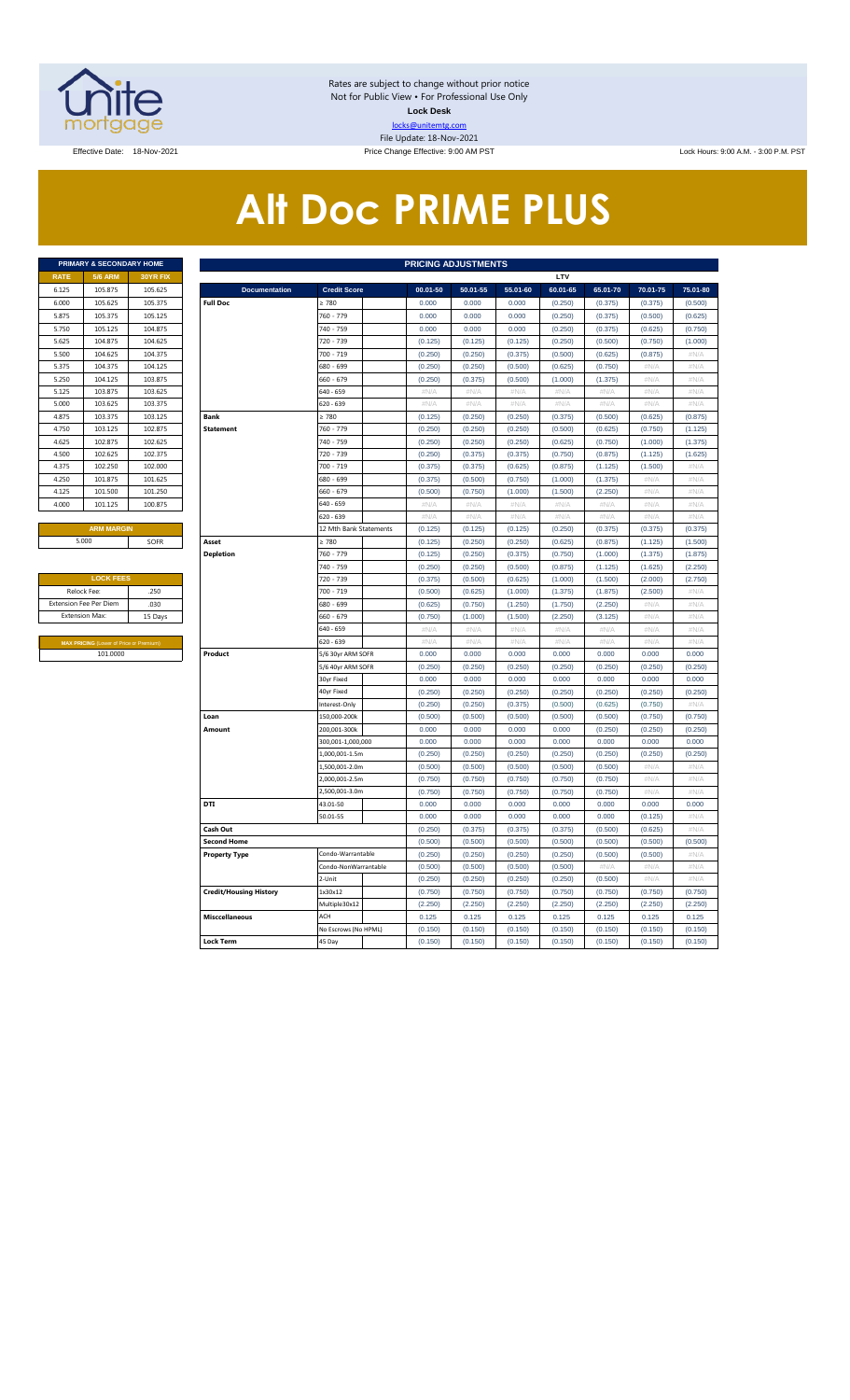

Rates are subject to change without prior notice Not for Public View • For Professional Use Only **Lock Desk** locks@unitemtg.com File Update: 18-Nov-2021

Effective Date: 18-Nov-2021 Price Change Effective: 9:00 AM PST Lock Hours: 9:00 A.M. - 3:00 P.M. PST

# **Alt Doc PRIME**

|             | PRIMARY & SECONDARY HOME |                 |
|-------------|--------------------------|-----------------|
| <b>RATE</b> | <b>5/6 ARM</b>           | <b>30YR FIX</b> |
| 6.250       | 105.375                  | 105.125         |
| 6.125       | 105.125                  | 104.875         |
| 6.000       | 104.875                  | 104.625         |
| 5.875       | 104.625                  | 104.375         |
| 5.750       | 104.375                  | 104.125         |
| 5.625       | 104.125                  | 103.875         |
| 5.500       | 103.875                  | 103.625         |
| 5.375       | 103.625                  | 103.375         |
| 5.250       | 103.375                  | 103.125         |
| 5.125       | 103.125                  | 102.875         |
| 5.000       | 102.875                  | 102.625         |
| 4.875       | 102.625                  | 102.375         |
| 4.750       | 102.375                  | 102.125         |
| 4.625       | 102.125                  | 101.875         |
| 4.500       | 101.875                  | 101.625         |
| 4.375       | 101.500                  | 101.250         |
| 4.250       | 101.125                  | 100.875         |
| 4.125       | 100.750                  | 100.500         |

#### **ARM MARGIN** 5.000

| <b>LOCK FEES</b>              |         |
|-------------------------------|---------|
| Relock Fee:                   | .250    |
| <b>Extension Fee Per Diem</b> | .030    |
| <b>Extension Max:</b>         | 15 Days |
|                               |         |

**MAX PRICING** (Lower of Price or Premium) 101.0000

|                | PRIMARY & SECONDARY HOME                            |          | <b>PRICING ADJUSTMENTS</b>    |                        |          |          |          |          |          |          |          |          |          |  |  |  |
|----------------|-----------------------------------------------------|----------|-------------------------------|------------------------|----------|----------|----------|----------|----------|----------|----------|----------|----------|--|--|--|
| RATE           | <b>5/6 ARM</b>                                      | 30YR FIX |                               |                        |          |          |          | LTV      |          |          |          |          |          |  |  |  |
| 6.250          | 105.375                                             | 105.125  | <b>Documentation</b>          | <b>Credit Score</b>    | 00.01-50 | 50.01-55 | 55.01-60 | 60.01-65 | 65.01-70 | 70.01-75 | 75.01-80 | 80.01-85 | 85.01-90 |  |  |  |
| 6.125          | 105.125                                             | 104.875  | <b>Full Doc</b>               | 2780                   | 0.000    | 0.000    | 0.000    | (0.250)  | (0.375)  | (0.375)  | (0.500)  | (0.750)  | (1.125)  |  |  |  |
| 6.000          | 104.875                                             | 104.625  |                               | 760 - 779              | 0.000    | 0.000    | 0.000    | (0.250)  | (0.375)  | (0.500)  | (0.625)  | (0.875)  | (1.375)  |  |  |  |
| 5.875          | 104.625                                             | 104.375  |                               | 740 - 759              | 0.000    | 0.000    | 0.000    | (0.250)  | (0.375)  | (0.625)  | (0.750)  | (1.125)  | (1.625)  |  |  |  |
| 5.750          | 104.375                                             | 104.125  |                               | 720 - 739              | (0.125)  | (0.125)  | (0.125)  | (0.250)  | (0.500)  | (0.750)  | (1.000)  | (1.250)  | (1.875)  |  |  |  |
| 5.625          | 104.125                                             | 103.875  |                               | 700 - 719              | (0.250)  | (0.250)  | (0.375)  | (0.500)  | (0.625)  | (0.875)  | (1.250)  | (1.625)  | (2.250)  |  |  |  |
| 5.500          | 103.875                                             | 103.625  |                               | 680 - 699              | (0.250)  | (0.250)  | (0.500)  | (0.625)  | (0.750)  | (1.000)  | (1.375)  | (2.000)  | #N/A     |  |  |  |
| 5.375          | 103.625                                             | 103.375  |                               | $660 - 679$            | (0.250)  | (0.375)  | (0.500)  | (1.000)  | (1.375)  | (1.625)  | (2.000)  | (2.750)  | #N/A     |  |  |  |
| 5.250          | 103.375                                             | 103.125  |                               | 640 - 659              | (0.375)  | (0.375)  | (0.500)  | (1.250)  | (1.500)  | (1.750)  | (2.250)  | #N/A     | #N/A     |  |  |  |
| 5.125          | 103.125                                             | 102.875  |                               | 620 - 639              | (0.500)  | (0.500)  | (0.500)  | (1.500)  | (1.750)  | (2.000)  | (2.500)  | #N/A     | #N/A     |  |  |  |
| 5.000          | 102.875                                             | 102.625  | Bank                          | 2 780                  | (0.125)  | (0.250)  | (0.250)  | (0.375)  | (0.500)  | (0.625)  | (0.875)  | (1.250)  | (2.000)  |  |  |  |
| 4.875          | 102.625                                             | 102.375  | <b>Statement</b>              | 760 - 779              | (0.250)  | (0.250)  | (0.250)  | (0.500)  | (0.625)  | (0.750)  | (1.125)  | (1.625)  | (2.375)  |  |  |  |
| 4.750          | 102.375                                             | 102.125  |                               | 740 - 759              | (0.250)  | (0.250)  | (0.250)  | (0.625)  | (0.750)  | (1.000)  | (1.375)  | (1.875)  | (2.875)  |  |  |  |
| 4.625          | 102.125                                             | 101.875  |                               | 720 - 739              | (0.250)  | (0.375)  | (0.375)  | (0.750)  | (0.875)  | (1.125)  | (1.625)  | (2.250)  | (3.375)  |  |  |  |
| 4.500          | 101.875                                             | 101.625  |                               | 700 - 719              | (0.375)  | (0.375)  | (0.625)  | (0.875)  | (1.125)  | (1.500)  | (2.000)  | (2.750)  | (4.000)  |  |  |  |
| 4.375          | 101.500                                             | 101.250  |                               | 680 - 699              | (0.375)  | (0.500)  | (0.750)  | (1.000)  | (1.375)  | (1.750)  | (2.500)  | (3.500)  | #N/A     |  |  |  |
| 4.250          | 101.125                                             | 100.875  |                               | $660 - 679$            | (0.500)  | (0.750)  | (1.000)  | (1.500)  | (2.250)  | (2.750)  | (3.500)  | (4.250)  | #N/A     |  |  |  |
|                |                                                     |          |                               | 640 - 659              |          |          |          |          |          |          |          |          |          |  |  |  |
| 4.125          | 100.750                                             | 100.500  |                               |                        | (0.750)  | (1.000)  | (1.250)  | (1.750)  | (2.500)  | (3.125)  | (4.000)  | #N/A     | #N/A     |  |  |  |
|                |                                                     |          |                               | 620 - 639              | (1.250)  | (1.500)  | (1.750)  | (2.250)  | (3.000)  | (3.625)  | #N/A     | #N/A     | #N/A     |  |  |  |
|                |                                                     |          |                               | 3 Mth Bank Statements  | (0.750)  | (0.750)  | (0.750)  | (0.875)  | (1.000)  | (1.000)  | (1.000)  | #N/A     | #N/A     |  |  |  |
|                | <b>ARM MARGIN</b>                                   |          |                               | 12 Mth Bank Statements | (0.125)  | (0.125)  | (0.125)  | (0.250)  | (0.375)  | (0.375)  | (0.375)  | (0.500)  | (0.500)  |  |  |  |
| 5.000          |                                                     | SOFR     | Asset                         | > 780                  | (0.125)  | (0.250)  | (0.250)  | (0.625)  | (0.875)  | (1.125)  | (1.500)  | #N/A     | #N/A     |  |  |  |
|                |                                                     |          | <b>Depletion</b>              | 760 - 779              | (0.125)  | (0.250)  | (0.375)  | (0.750)  | (1.000)  | (1.375)  | (1.875)  | #N/A     | #N/A     |  |  |  |
|                |                                                     |          |                               | 740 - 759              | (0.250)  | (0.250)  | (0.500)  | (0.875)  | (1.125)  | (1.625)  | (2.250)  | #N/A     | #N/A     |  |  |  |
|                | <b>LOCK FEES</b>                                    |          |                               | 720 - 739              | (0.375)  | (0.500)  | (0.625)  | (1.000)  | (1.500)  | (2.000)  | (2.750)  | #N/A     | #N/A     |  |  |  |
| Relock Fee:    |                                                     | .250     |                               | 700 - 719              | (0.500)  | (0.625)  | (1.000)  | (1.375)  | (1.875)  | (2.500)  | (3.500)  | #N/A     | #N/A     |  |  |  |
|                | xtension Fee Per Diem                               | .030     |                               | 680 - 699              | (0.625)  | (0.750)  | (1.250)  | (1.750)  | (2.250)  | (3.000)  | (4.125)  | #N/A     | #N/A     |  |  |  |
| Extension Max: |                                                     | 15 Days  |                               | 660 - 679              | (0.750)  | (1.000)  | (1.500)  | (2.250)  | (3.125)  | (4.375)  | (4.875)  | #N/A     | #N/A     |  |  |  |
|                |                                                     |          |                               | 640 - 659              | (1.250)  | (1.500)  | (2.000)  | (2.750)  | (3.625)  | (4.875)  | #N/A     | #N/A     | #N/A     |  |  |  |
|                |                                                     |          |                               | 620 - 639              | (1.750)  | (2.000)  | (2.500)  | (3.250)  | (4.125)  | #N/A     | #N/A     | #N/A     | #N/A     |  |  |  |
|                |                                                     |          | <b>P&amp;L</b>                | 2780                   | (0.625)  | (0.750)  | (0.750)  | (1.125)  | (1.375)  | (1.625)  | (2.125)  | #N/A     | #N/A     |  |  |  |
|                | MAX PRICING (Lower of Price or Premium)<br>101.0000 |          |                               | 760 - 779              | (0.625)  | (0.750)  | (0.875)  | (1.250)  | (1.500)  | (1.875)  | (2.500)  | #N/A     | #N/A     |  |  |  |
|                |                                                     |          |                               | 740 - 759              | (0.750)  | (0.750)  | (1.000)  | (1.375)  | (1.625)  | (2.125)  | (2.875)  | #N/A     | #N/A     |  |  |  |
|                |                                                     |          |                               |                        |          |          |          |          |          |          |          |          |          |  |  |  |
|                |                                                     |          |                               | 720 - 739              | (0.875)  | (1.000)  | (1.125)  | (1.500)  | (2.000)  | (2.500)  | (3.375)  | #N/A     | #N/A     |  |  |  |
|                |                                                     |          |                               | 700 - 719              | (1.000)  | (1.125)  | (1.500)  | (1.875)  | (2.375)  | (3.000)  | (4.125)  | #N/A     | #N/A     |  |  |  |
|                |                                                     |          |                               | 680 - 699              | (1.125)  | (1.250)  | (1.750)  | (2.250)  | (2.750)  | (3.500)  | #N/A     | #N/A     | #N/A     |  |  |  |
|                |                                                     |          |                               | 660 - 679              | (1.250)  | (1.500)  | (2.000)  | (2.750)  | (3.625)  | (4.875)  | #N/A     | #N/A     | #N/A     |  |  |  |
|                |                                                     |          |                               | 640 - 659              | (1.750)  | (2.000)  | (2.500)  | (3.250)  | (4.125)  | #N/A     | #N/A     | #N/A     | #N/A     |  |  |  |
|                |                                                     |          |                               | 520 - 639              | (2.250)  | (2.500)  | (3.000)  | (3.750)  | (4.625)  | #N/A     | #N/A     | #N/A     | #N/A     |  |  |  |
|                |                                                     |          | Product                       | 5/6 30yr ARM SOFR      | 0.000    | 0.000    | 0.000    | 0.000    | 0.000    | 0.000    | 0.000    | 0.000    | 0.000    |  |  |  |
|                |                                                     |          |                               | 5/6 40yr ARM SOFR      | (0.250)  | (0.250)  | (0.250)  | (0.250)  | (0.250)  | (0.250)  | (0.250)  | (0.250)  | (0.250)  |  |  |  |
|                |                                                     |          |                               | 7/6 30yr ARM SOFR      | (0.250)  | (0.250)  | (0.250)  | (0.250)  | (0.250)  | (0.250)  | (0.250)  | (0.250)  | (0.250)  |  |  |  |
|                |                                                     |          |                               | 7/6 40yr ARM SOFR      | (0.500)  | (0.500)  | (0.500)  | (0.500)  | (0.500)  | (0.500)  | (0.500)  | (0.500)  | (0.500)  |  |  |  |
|                |                                                     |          |                               | 30yr Fixed             | 0.000    | 0.000    | 0.000    | 0.000    | 0.000    | 0.000    | 0.000    | 0.000    | 0.000    |  |  |  |
|                |                                                     |          |                               | 40yr Fixed             | (0.250)  | (0.250)  | (0.250)  | (0.250)  | (0.250)  | (0.250)  | (0.250)  | (0.250)  | (0.250)  |  |  |  |
|                |                                                     |          |                               | nterest-Only           | (0.250)  | (0.250)  | (0.375)  | (0.500)  | (0.625)  | (0.750)  | (1.000)  | (1.500)  | #N/A     |  |  |  |
|                |                                                     |          | Loan                          | 150.000-200k           | (0.500)  | (0.500)  | (0.500)  | (0.500)  | (0.500)  | (0.750)  | (0.750)  | (1.000)  | (1.000)  |  |  |  |
|                |                                                     |          | Amount                        | 200,001-300k           | 0.000    | 0.000    | 0.000    | 0.000    | (0.250)  | (0.250)  | (0.250)  | (0.500)  | (0.500)  |  |  |  |
|                |                                                     |          |                               | 300,001-400,000        | 0.000    | 0.000    | 0.000    | 0.000    | 0.000    | 0.000    | 0.000    | (0.500)  | (0.500)  |  |  |  |
|                |                                                     |          |                               | 400,001-1.0m           | 0.000    | 0.000    | 0.000    | 0.000    | 0.000    | 0.000    | 0.000    | 0.000    | 0.000    |  |  |  |
|                |                                                     |          |                               | .,000,001-1.5m         | (0.250)  | (0.250)  | (0.250)  | (0.250)  | (0.250)  | (0.250)  | (0.250)  | (0.250)  | #N/A     |  |  |  |
|                |                                                     |          |                               | ,500,001-2.0m          | (0.500)  | (0.500)  | (0.500)  | (0.500)  | (0.500)  | (0.500)  | (0.500)  | #N/A     | #N/A     |  |  |  |
|                |                                                     |          |                               | ,000,001-2.5m          | (0.750)  | (0.750)  | (0.750)  | (0.750)  | (0.750)  | (0.750)  | (0.750)  | #N/A     | #N/A     |  |  |  |
|                |                                                     |          |                               | ,500,001-3.0m          | (0.750)  | (0.750)  | (0.750)  | (0.750)  | (0.750)  | (0.750)  | (0.750)  | #N/A     | #N/A     |  |  |  |
|                |                                                     |          |                               | 000,001-3.5m           | (0.750)  | (0.750)  | (0.750)  | (0.750)  | (0.750)  | (0.750)  | #N/A     | #N/A     | #N/A     |  |  |  |
|                |                                                     |          |                               | ,500,001-4.0m          | (0.750)  | (0.750)  | (0.750)  | (0.750)  | (0.750)  | (0.750)  | #N/A     | #N/A     | #N/A     |  |  |  |
|                |                                                     |          | DTI                           | 43.01-50               | 0.000    | 0.000    | 0.000    | 0.000    | 0.000    | (0.125)  | (0.125)  | (0.125)  | (0.125)  |  |  |  |
|                |                                                     |          |                               | 50.01-55               | 0.000    | 0.000    | 0.000    | 0.000    | 0.000    | (0.375)  | (0.375)  | #N/A     | #N/A     |  |  |  |
|                |                                                     |          | Cash Out                      |                        | (0.250)  | (0.375)  | (0.375)  | (0.375)  | (0.500)  | (0.625)  | (1.000)  | #N/A     | #N/A     |  |  |  |
|                |                                                     |          | <b>Second Home</b>            |                        | (0.500)  | (0.500)  | (0.500)  | (0.500)  | (0.500)  | (0.500)  | (0.500)  | #N/A     | #N/A     |  |  |  |
|                |                                                     |          | <b>Property Type</b>          | Condo-Warrantable      | (0.250)  | (0.250)  | (0.250)  | (0.250)  | (0.500)  | (0.500)  | (0.500)  | (0.500)  | #N/A     |  |  |  |
|                |                                                     |          |                               | Condo-NonWarrantable   | (0.500)  | (0.500)  | (0.500)  | (0.500)  | (0.750)  | (0.750)  | #N/A     | #N/A     | #N/A     |  |  |  |
|                |                                                     |          |                               |                        |          |          |          |          |          |          |          |          |          |  |  |  |
|                |                                                     |          |                               | !-Unit                 | (0.250)  | (0.250)  | (0.250)  | (0.250)  | (0.500)  | (0.500)  | (0.500)  | (0.500)  | #N/A     |  |  |  |
|                |                                                     |          |                               | Modular                | (1.000)  | (1.000)  | (1.000)  | (1.000)  | (1.000)  | (1.000)  | (1.000)  | #N/A     | #N/A     |  |  |  |
|                |                                                     |          |                               | Rural                  | (1.000)  | (1.000)  | (1.000)  | (1.000)  | (1.000)  | (1.000)  | #N/A     | #N/A     | #N/A     |  |  |  |
|                |                                                     |          | <b>Credit/Housing History</b> | 1x30x12                | (0.750)  | (0.750)  | (0.750)  | (0.750)  | (0.750)  | (0.750)  | (0.750)  | (0.750)  | (0.750)  |  |  |  |
|                |                                                     |          |                               | Multiple30x12          | (2.250)  | (2.250)  | (2.250)  | (2.250)  | (2.250)  | (2.250)  | (2.250)  | (2.250)  | #N/A     |  |  |  |
|                |                                                     |          |                               | FC/SS/DIL/BK7 36-47mo  | (1.000)  | (1.000)  | (1.000)  | (1.000)  | (1.000)  | (1.000)  | (1.000)  | (1.000)  | (1.000)  |  |  |  |
|                |                                                     |          |                               | FC/SS/DIL/BK7 24-35mo  | (1.750)  | (1.750)  | (1.750)  | (1.750)  | (1.750)  | (1.750)  | (1.750)  | (1.750)  | #N/A     |  |  |  |
|                |                                                     |          |                               | BK7 12-23mo            | (2.500)  | (2.500)  | (2.500)  | (2.500)  | (2.500)  | (2.500)  | (2.500)  | (2.500)  | #N/A     |  |  |  |
|                |                                                     |          |                               | BK13 DC                | (1.000)  | (1.000)  | (1.000)  | (1.000)  | (1.000)  | (1.000)  | (1.000)  | (1.000)  | (1.000)  |  |  |  |
|                |                                                     |          | <b>Misccellaneous</b>         | ACH                    | 0.125    | 0.125    | 0.125    | 0.125    | 0.125    | 0.125    | 0.125    | 0.125    | 0.125    |  |  |  |
|                |                                                     |          |                               | No Escrows (No HPML)   | (0.150)  | (0.150)  | (0.150)  | (0.150)  | (0.150)  | (0.150)  | (0.150)  | (0.150)  | (0.150)  |  |  |  |
|                |                                                     |          | <b>Lock Term</b>              | 45 Day                 | (0.150)  | (0.150)  | (0.150)  | (0.150)  | (0.150)  | (0.150)  | (0.150)  | (0.150)  | (0.150)  |  |  |  |
|                |                                                     |          |                               |                        |          |          |          |          |          |          |          |          |          |  |  |  |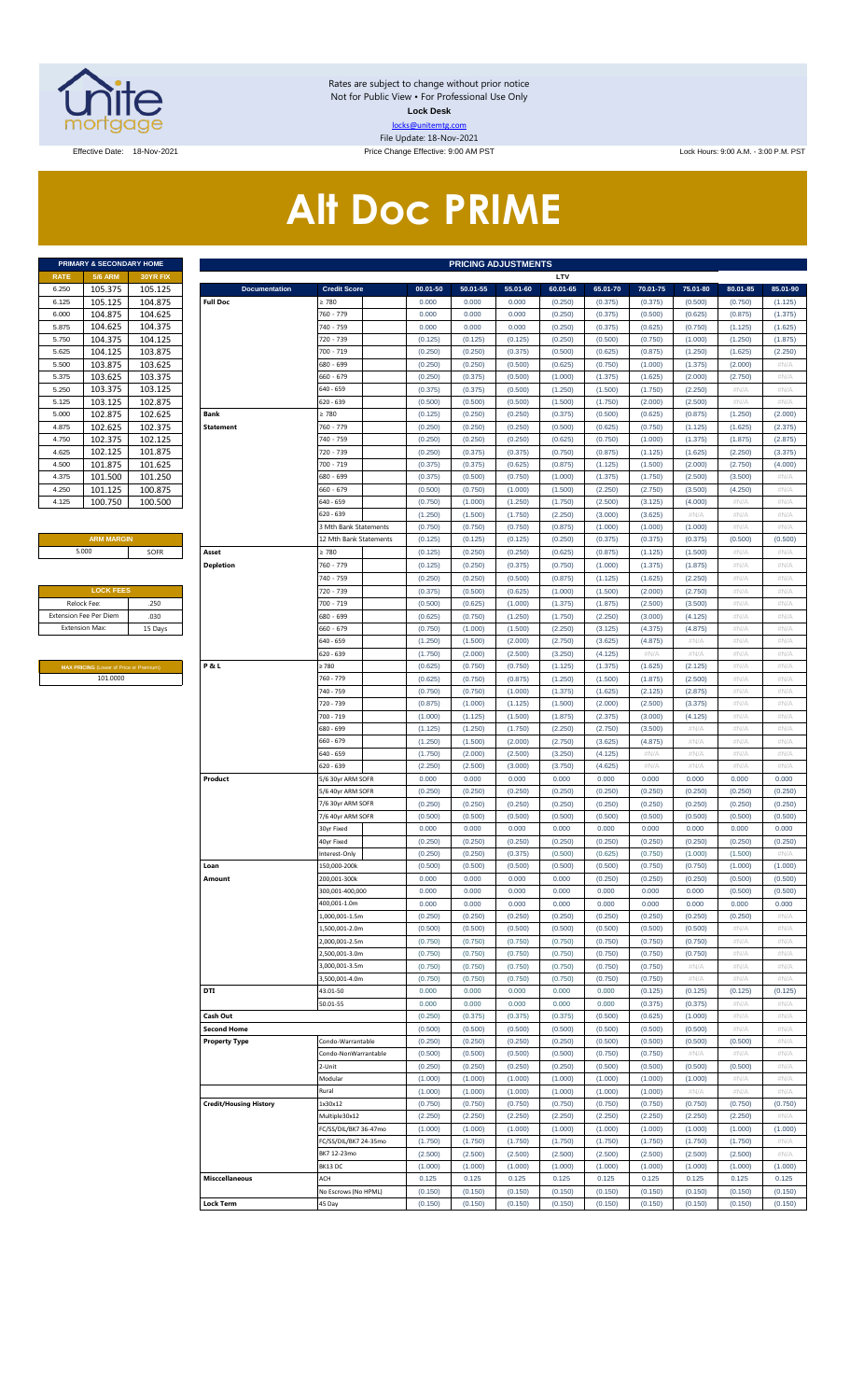

Price Change Effective: 8:04 AM PST Effective Date: Lock Hours: 9:00 A.M. - 3:00 P.M. PST **18-Nov-21**

#### [V](https://unitemortgage.com/)isit: https://unitemortgage.com

The pricing engine is the Formal price given, please access it through:

**Quick Pricer:** [https://un](https://unitemortgage.com/broker-resources/price-my-loan/)itemortgage.com/broker-resources/price-my-loan/

### **CALL US TODAY: 800-777-1207**

#### **CONVENTIONAL PRODUCTS AND PRICING**

|       |         |                             |         |       |                             |         | <b>CONFORMING LOANS</b> |                             |                             |               |         |                             |               |                             |               |
|-------|---------|-----------------------------|---------|-------|-----------------------------|---------|-------------------------|-----------------------------|-----------------------------|---------------|---------|-----------------------------|---------------|-----------------------------|---------------|
|       |         | <b>DU CONF CONV 30 YEAR</b> |         |       | <b>DU CONF CONV 20 YEAR</b> |         |                         |                             | <b>DU CONF CONV 15 YEAR</b> |               |         |                             |               | <b>DU CONF CONV 10 YEAR</b> |               |
| Rate  | 10 Day  | 25 Day                      | 40 Day  | Rate  | 10 Day                      | 25 Day  | 40 Day                  | Rate                        | 10 Day                      | 25 Day        | 40 Day  | Rate                        | 10 Day        | 25 Day                      | 40 Day        |
| 3.625 | (4.750) | (4.625)                     | (4.500) | 3.375 | (4.625)                     | (4.500) | (4.375)                 | 3.000                       | (4.250)                     | (4.125)       | (4.000) | 2.875                       | (3.750)       | (3.625)                     | (3.500)       |
| 3.500 | (4.375) | (4.250)                     | (4.125) | 3.250 | (4.125)                     | (4.000) | (3.875)                 | 2.875                       | (3.875)                     | (3.750)       | (3.625) | 2.750                       | (3.500)       | (3.375)                     | (3.250)       |
| 3.375 | (3.875) | (3.750)                     | (3.625) | 3.125 | (3.750)                     | (3.625) | (3.500)                 | 2.750                       | (3.500)                     | (3.375)       | (3.250) | 2.625                       | (3.125)       | (3.000)                     | (2.875)       |
| 3.250 | (3.375) | (3.250)                     | (3.125) | 3.000 | (3.625)                     | (3.500) | (3.375)                 | 2.625                       | (3.000)                     | (2.875)       | (2.750) | 2.500                       | (2.625)       | (2.500)                     | (2.375)       |
| 3.125 | (3.000) | (2.875)                     | (2.750) | 2.875 | (3.000)                     | (2.875) | (2.750)                 | 2.500                       | (2.500)                     | (2.375)       | (2.250) | 2.375                       | (2.250)       | (2.125)                     | (2.000)       |
| 3.000 | (2.250) | (2.125)                     | (2.000) | 2.750 | (2.375)                     | (2.250) | (2.125)                 | 2.375                       | (1.875)                     | (1.750)       | (1.625) | 2.250                       | (1.875)       | (1.750)                     | (1.625)       |
| 2.875 | (1.625) | (1.500)                     | (1.375) | 2.625 | (1.750)                     | (1.625) | (1.500)                 | 2.250                       | (1.500)                     | (1.375)       | (1.250) | 2.125                       | (1.500)       | (1.375)                     | (1.250)       |
| 2.750 | (1.000) | (0.875)                     | (0.750) | 2.500 | (0.875)                     | (0.750) | (0.625)                 | 2.125                       | (0.875)                     | (0.750)       | (0.625) | 2.000                       | (1.000)       | (0.875)                     | (0.750)       |
| 2.625 | (0.125) | 0.000                       | 0.125   | 2.375 | (0.125)                     | 0.000   | 0.125                   | 2.000                       | (0.375)                     | (0.250)       | (0.125) | 1.875                       | (0.500)       | (0.375)                     | (0.250)       |
| 2.500 | 0.750   | 0.875                       | 1.000   | 2.250 | 0.625                       | 0.750   | 0.875                   | 1.875                       | 0.375                       | 0.500         | 0.625   | 1.750                       | 0.125         | 0.250                       | 0.375         |
|       |         |                             |         |       |                             |         |                         |                             |                             |               |         |                             |               |                             |               |
|       |         | <b>LP CONF CONV 30 YEAR</b> |         |       | <b>LP CONF CONV 20 YEAR</b> |         |                         | <b>LP CONF CONV 15 YEAR</b> |                             |               |         | <b>LP CONF CONV 10 YEAR</b> |               |                             |               |
| Rate  | 10 Day  | 25 Day                      | 40 Day  | Rate  | 10 Day                      | 25 Day  | <b>40 Day</b>           | Rate                        | 10 Day                      | <b>25 Day</b> | 40 Day  | Rate                        | <b>10 Day</b> | 25 Day                      | <b>40 Day</b> |
| 3.750 | (4.875) | (4.750)                     | (4.625) | 3.500 | (4.875)                     | (4.750) | (4.625)                 | 3.125                       | (4.500)                     | (4.375)       | (4.250) | 3.000                       | (3.875)       | (3.750)                     | (3.625)       |
| 3.625 | (4.625) | (4.500)                     | (4.375) | 3.375 | (4.500)                     | (4.375) | (4.250)                 | 3.000                       | (4.125)                     | (4.000)       | (3.875) | 2.875                       | (3.750)       | (3.625)                     | (3.500)       |
| 3.500 | (4.125) | (4.000)                     | (3.875) | 3.250 | (4.000)                     | (3.875) | (3.750)                 | 2.875                       | (3.750)                     | (3.625)       | (3.500) | 2.750                       | (3.375)       | (3.250)                     | (3.125)       |
| 3.375 | (3.625) | (3.500)                     | (3.375) | 3.125 | (3.750)                     | (3.625) | (3.500)                 | 2.750                       | (3.375)                     | (3.250)       | (3.125) | 2.625                       | (3.000)       | (2.875)                     | (2.750)       |
| 3.250 | (3.125) | (3.000)                     | (2.875) | 3.000 | (3.500)                     | (3.375) | (3.250)                 | 2.625                       | (2.875)                     | (2.750)       | (2.625) | 2.500                       | (2.625)       | (2.500)                     | (2.375)       |
| 3.125 | (2.500) | (2.375)                     | (2.250) | 2.875 | (2.875)                     | (2.750) | (2.625)                 | 2.500                       | (2.375)                     | (2.250)       | (2.125) | 2.375                       | (2.250)       | (2.125)                     | (2.000)       |
| 3.000 | (1.875) | (1.750)                     | (1.625) | 2.750 | (2.250)                     | (2.125) | (2.000)                 | 2.375                       | (1.750)                     | (1.625)       | (1.500) | 2.250                       | (1.750)       | (1.625)                     | (1.500)       |
| 2.875 | (1.375) | (1.250)                     | (1.125) | 2.625 | (1.625)                     | (1.500) | (1.375)                 | 2.250                       | (1.375)                     | (1.250)       | (1.125) | 2.125                       | (1.375)       | (1.250)                     | (1.125)       |

#### **HIGH BALANCE CONFORMING**

2.750 (0.625) (0.500) (0.375) 2.500 (0.875) (0.750) (0.625) 2.125 (0.875) (0.750) (0.625) 2.000 (0.875) (0.750) (0.625) 2.625 0.125 0.250 0.375 2.375 0.000 0.125 0.250 2.000 (0.250) (0.125) 0.000 1.875 (0.375) (0.250) (0.125) 2.500 1.000 1.125 1.250 2.250 0.750 0.875 1.000 1.875 0.500 0.625 0.750 1.750 0.125 0.250 0.375

|                                                                              | <b>DU HIGH BALANCE 30 YEAR</b>                                                                 |                                                                                                |                                                                                                | <b>DU HIGH BALANCE 15 YEAR</b>                                               |                                                                                                       |                                                                                                |                                                                                                |      | <b>DU HIGH BALANCE 20 YEAR</b> |        |        |      | <b>DU HIGH BALANCE 10 YEAR</b> |          |               |  |  |
|------------------------------------------------------------------------------|------------------------------------------------------------------------------------------------|------------------------------------------------------------------------------------------------|------------------------------------------------------------------------------------------------|------------------------------------------------------------------------------|-------------------------------------------------------------------------------------------------------|------------------------------------------------------------------------------------------------|------------------------------------------------------------------------------------------------|------|--------------------------------|--------|--------|------|--------------------------------|----------|---------------|--|--|
| Rate<br>3.750<br>3.625<br>3.500<br>3.375<br>3.250<br>3.125<br>3.000<br>2.875 | 10 Day<br>(4.125)<br>(3.875)<br>(3.500)<br>(3.000)<br>(2.375)<br>(1.750)<br>(1.250)<br>(0.750) | 25 Day<br>(4.000)<br>(3.750)<br>(3.375)<br>(2.875)<br>(2.250)<br>(1.625)<br>(1.125)<br>(0.625) | 40 Day<br>(3.875)<br>(3.625)<br>(3.250)<br>(2.750)<br>(2.125)<br>(1.500)<br>(1.000)<br>(0.500) | Rate<br>3.125<br>3.000<br>2.875<br>2.750<br>2.625<br>2.500<br>2.375<br>2.250 | <b>10 Day</b><br>(2.750)<br>(2.625)<br>(2.750)<br>(2.625)<br>(2.250)<br>(1.750)<br>(1.125)<br>(0.625) | 25 Day<br>(2.625)<br>(2.500)<br>(2.625)<br>(2.500)<br>(2.125)<br>(1.625)<br>(1.000)<br>(0.500) | 40 Day<br>(2.500)<br>(2.375)<br>(2.500)<br>(2.375)<br>(2.000)<br>(1.500)<br>(0.875)<br>(0.375) | Rate | <b>10 Day</b>                  | 25 Day | 40 Day | Rate | <b>10 Day</b>                  | $25$ Day | <b>40 Day</b> |  |  |
| 2.750<br>2.625                                                               | 0.000<br>0.750                                                                                 | 0.125<br>0.875                                                                                 | 0.250<br>1.000                                                                                 | 2.125<br>2.000                                                               | (0.250)<br>0.375                                                                                      | (0.125)<br>0.500                                                                               | 0.000<br>0.625                                                                                 |      |                                |        |        |      |                                |          |               |  |  |

**MAX NET PRICING IS 104.000 HIGH BALANCE MAX NET PRICING IS 103.000 Rates and pricing are subject to change without notice.** This document is limited to current Unite Mortgage Wholesale Lending Solutions, and should not be intended as legal advice, legal opinion, or any other advice on specific facts or circumstances. Such policy and practice ar 自 All Rights Reserved. 11.2021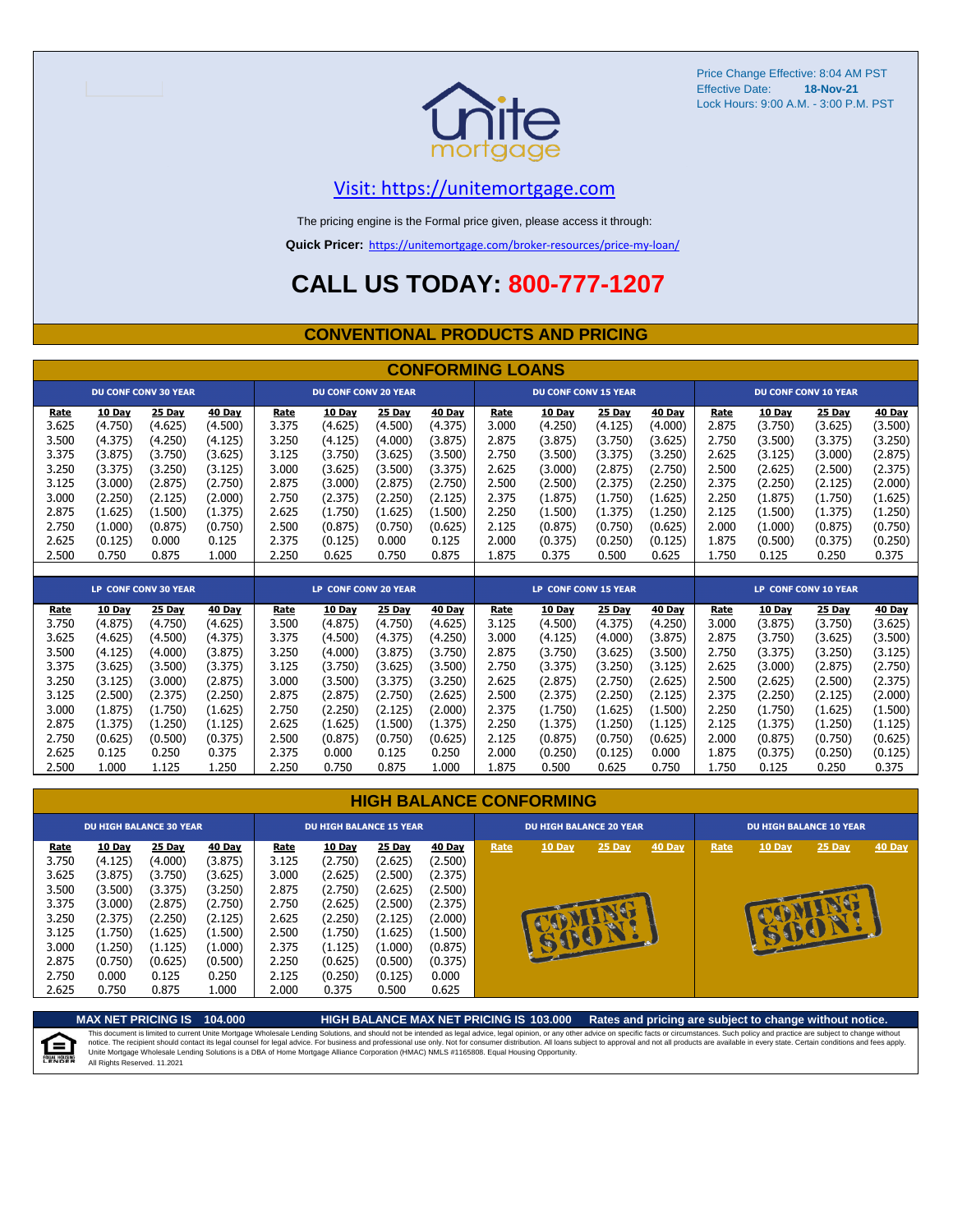

Price Change Effective: 8:04 AM PST Effective Date: **18-Nov-21** Lock Hours: 9:00 A.M. - 3:00 P.M. PST

#### [V](https://unitemortgage.com/)isit: https://unitemortgage.com

The pricing engine is the Formal price given, please access it through:

**Quick Pricer:** [https://un](https://unitemortgage.com/broker-resources/price-my-loan/)itemortgage.com/broker-resources/price-my-loan/

### **CALL US TODAY: 800-777-1207**

|             | <b>HOME AFFORDABLE PRODUCTS</b> |                             |         |             |                                          |         |         |                                 |         |         |         |                                       |              |          |        |
|-------------|---------------------------------|-----------------------------|---------|-------------|------------------------------------------|---------|---------|---------------------------------|---------|---------|---------|---------------------------------------|--------------|----------|--------|
|             |                                 | <b>DU HOMEREADY 30 YEAR</b> |         |             | <b>DU HOMEREADY HIGH BALANCE 30 YEAR</b> |         |         | <b>LP HOME POSSIBLE 30 YEAR</b> |         |         |         | LP HOME POSSIBLE HIGH BALANCE 30 YEAR |              |          |        |
| <u>Rate</u> | 10 Day                          | 25 Day                      | 40 Day  | <b>Rate</b> | 10 Day                                   | 25 Day  | 40 Day  | <u>Rate</u>                     | 10 Day  | 25 Day  | 40 Day  | Rate                                  | 10 Day       | 25 Day   | 40 Day |
| 3.625       | (4.375)                         | (4.250)                     | (4.125) | 3.750       | (3.500)                                  | (3.375) | (3.250) | 3.625                           | (4.500) | (4.375) | (4.250) |                                       |              |          |        |
| 3.500       | (3.875)                         | (3.750)                     | (3.625) | 3.625       | (4.125)                                  | (4.000) | (3.875) | 3.500                           | (4.000) | (3.875) | (3.750) |                                       |              |          |        |
| 3.375       | (3.625)                         | (3.500)                     | (3.375) | 3.500       | (3.750)                                  | (3.625) | (3.500) | 3.375                           | (3.625) | (3.500) | (3.375) |                                       |              |          |        |
| 3.250       | (3.125)                         | (3.000)                     | (2.875) | 3.375       | (3.250)                                  | (3.125) | (3.000) | 3.250                           | (3.125) | (3.000) | (2.875) |                                       |              | <b>D</b> |        |
| 3.125       | (2.500)                         | (2.375)                     | (2.250) | 3.250       | (2.625)                                  | (2.500) | (2.375) | 3.125                           | (2.500) | (2.375) | (2.250) |                                       |              |          |        |
| 3.000       | (1.875)                         | (1.750)                     | (1.625) | 3.125       | (1.875)                                  | (1.750) | (1.625) | 3.000                           | (1.875) | (1.750) | (1.625) |                                       | $\mathbf{u}$ | SSSELL   |        |
| 2.875       | (1.250)                         | (1.125)                     | (1.000) | 3.000       | (1.500)                                  | (1.375) | (1.250) | 2.875                           | (1.250) | (1.125) | (1.000) |                                       |              |          |        |
| 2.750       | (0.625)                         | (0.500)                     | (0.375) | 2.875       | (0.875)                                  | (0.750) | (0.625) | 2.750                           | (0.625) | (0.500) | (0.375) |                                       |              |          |        |
| 2.625       | 0.125                           | 0.250                       | 0.375   | 2.750       | (0.125)                                  | 0.000   | 0.125   | 2.625                           | 0.125   | 0.250   | 0.375   |                                       |              |          |        |
| 2.500       | 1.000                           | 1.125                       | 1.250   | 2.625       | 0.625                                    | 0.750   | 0.875   | 2.500                           | 1.000   | 1.125   | 1.250   |                                       |              |          |        |

| <b>HOME READY AND HOMEPOSSIBLE CAP LIMITS</b>      |       |      |      |      |       |       |       |                                                                                                  |       |  |  |
|----------------------------------------------------|-------|------|------|------|-------|-------|-------|--------------------------------------------------------------------------------------------------|-------|--|--|
|                                                    |       |      |      |      |       |       |       | LTV <=60 60.01 - 65 65.01 - 70 70.01 - 75 75.01 - 80 80.01 - 85 85.01 - 90 90.01 - 95 95.01 - 97 |       |  |  |
| HomeReady/Home Possible FICO >=680 Adjustment Caps | .500  | .500 | .500 | .500 | 1.500 | 0.000 | 0.000 | 0.000                                                                                            | 0.000 |  |  |
| HomeReady/Home Possible FICO <680 Adjustment Caps  | 1.500 | .500 | .500 | .500 | .500  | .500  | .500  | .500                                                                                             | 1.500 |  |  |

MAX NET PRICING IS 103.000 Rates and pricing are subject to change without notice.<br>This document is limited to current Unite Mortgage Wholesale Lending Solutions, and should not be intended as legal advice, legal opinion,

E

All Rights Reserved. 11.2021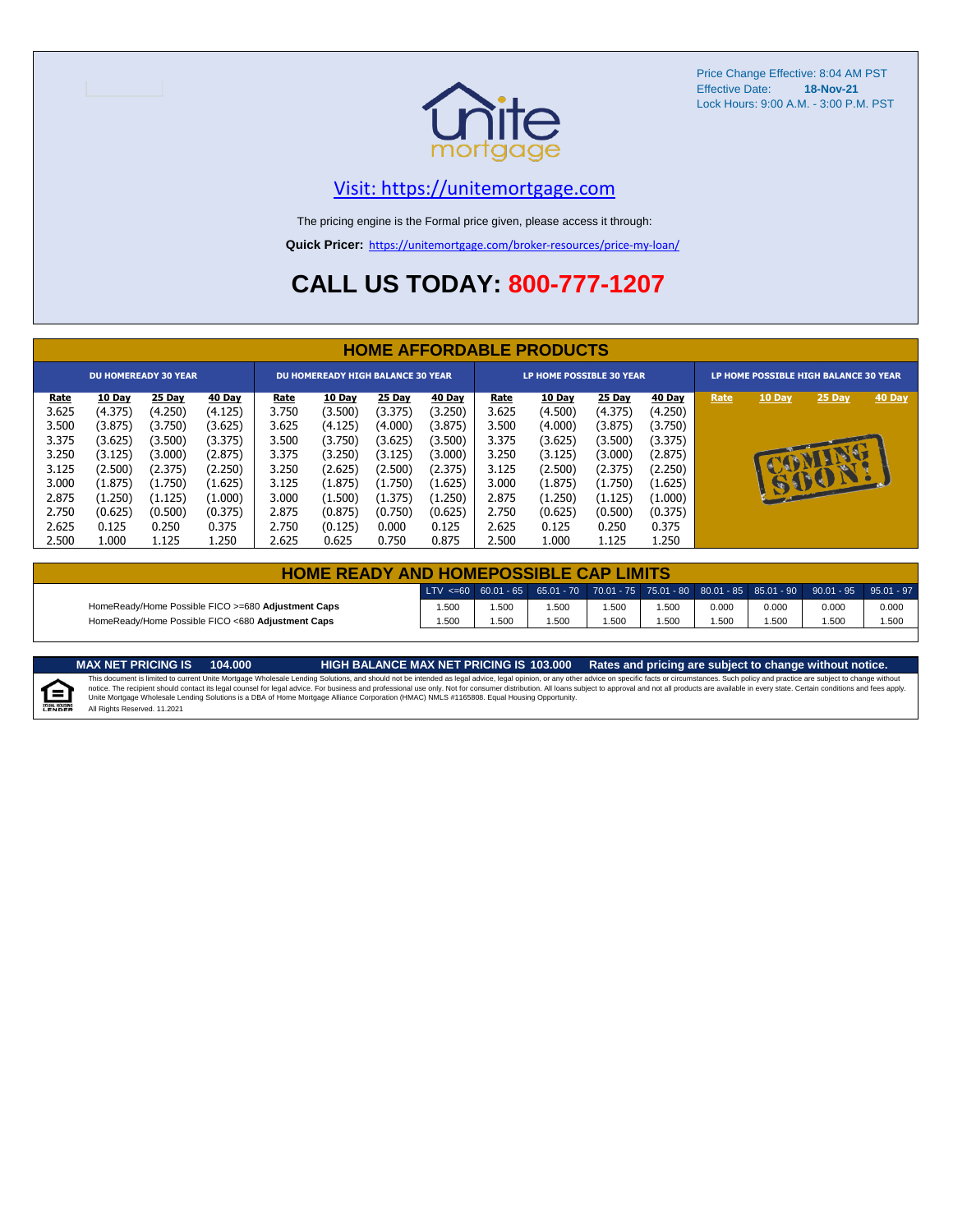

Price Change Effective: 8:04 AM PST Effective Date: **18-Nov-21** Lock Hours: 9:00 A.M. - 3:00 P.M. PST

#### [V](https://unitemortgage.com/)isit: https://unitemortgage.com

The pricing engine is the Formal price given, please access it through:

**Quick Pricer:** [https://un](https://unitemortgage.com/broker-resources/price-my-loan/)itemortgage.com/broker-resources/price-my-loan/

## **CALL US TODAY: 800-777-1207**

|                                                                                | <b>CONVENTIONAL PRICING ADJUSTMENTS</b>                                                |                                   |                                                   |              |              |              |                    |              |                                                                                      |              |
|--------------------------------------------------------------------------------|----------------------------------------------------------------------------------------|-----------------------------------|---------------------------------------------------|--------------|--------------|--------------|--------------------|--------------|--------------------------------------------------------------------------------------|--------------|
| Credit Score / LTV                                                             | Loan Terms > 15 years                                                                  | $LTV \le 60$                      | $60.01 - 70$                                      | $70.01 - 75$ | $75.01 - 80$ | $80.01 - 85$ | $85.01 - 90$       | $90.01 - 95$ | $95.01 - 97$                                                                         | >97.00%      |
| $740+$                                                                         |                                                                                        | 0.000                             | 0.250                                             | 0.250        | 0.500        | 0.250        | 0.250              | 0.250        | 0.750                                                                                | 0.750        |
| 720 - 739                                                                      |                                                                                        | 0.000                             | 0.250                                             | 0.500        | 0.750        | 0.500        | 0.500              | 0.500        | 1.000                                                                                | 1.000        |
| 700 - 719                                                                      |                                                                                        | 0.000                             | 0.500                                             | 1.000        | 1.250        | 1.000        | 1.000              | 1.000        | 1.500                                                                                | 1.500        |
| 680 - 699                                                                      |                                                                                        | 0.000                             | 0.500                                             | 1.250        | 1.750        | 1.500        | 1.250              | 1.250        | 1.500                                                                                | 1.500        |
| 660 - 679                                                                      |                                                                                        | 0.000                             | 1.000                                             | 2.250        | 2.750        | 2.750        | 2.250              | 2.250        | 2.250                                                                                | 2.250        |
| 640 - 659                                                                      |                                                                                        | 0.500                             | 1.250                                             | 2.750        | 3.000        | 3.250        | 2.750              | 2.750        | 2.750                                                                                | 2.750        |
| 620-639                                                                        |                                                                                        | 0.500                             | 1.500                                             | 3.000        | 3.000        | 3.250        | 3.250              | 3.250        | 3.500                                                                                | 3.500        |
| Cash Out (Ex. Student Loan Only) All Loan Terms. Cumulative with above adjust. |                                                                                        | $LTV \le 60$                      | $60.01 - 70$                                      | $70.01 - 75$ | $75.01 - 80$ |              |                    |              |                                                                                      |              |
| $740+$                                                                         |                                                                                        | 0.375                             | 0.625                                             | 0.625        | 0.875        |              |                    |              |                                                                                      |              |
| 720 - 739                                                                      |                                                                                        | 0.375                             | 1.000                                             | 1.000        | 1.125        |              |                    |              |                                                                                      |              |
| 700 - 719                                                                      |                                                                                        | 0.375                             | 1.000                                             | 1.000        | 1.125        |              |                    |              |                                                                                      |              |
| 680 - 699                                                                      |                                                                                        | 0.375                             | 1.125                                             | 1.125        | 1.750        |              |                    |              |                                                                                      |              |
| 660 - 679                                                                      |                                                                                        | 0.625                             | 1.125                                             | 1.125        | 1.875        |              |                    |              |                                                                                      |              |
| 640 - 659                                                                      |                                                                                        | 0.625                             | 1.625                                             | 1.625        | 2.625        |              |                    |              |                                                                                      |              |
| 620 - 639                                                                      |                                                                                        | 0.625                             | 1.625                                             | 1.625        | 3.125        |              |                    |              |                                                                                      |              |
| <b>Other Price Adjustments</b><br>All Loan Terms                               | Cumulative with above adjustments                                                      | $LTV \le 60$                      | $60.01 - 65$                                      | $65.01 - 70$ | $70.01 - 75$ | $75.01 - 80$ | $80.01 - 85$       | $85.01 - 90$ | $90.01 - 95$                                                                         | $95.01 - 97$ |
| High Balance Purchase and R/T Refinance                                        |                                                                                        | 0.250                             | 0.250                                             | 0.250        | 0.250        | 0.250        | 0.250              | 0.250        | 0.250                                                                                | <b>NA</b>    |
| High Balance Cash-Out Refinance                                                |                                                                                        | 1.000                             | 1.000                                             | 1.000        | 1.000        | 1.000        | <b>NA</b>          | <b>NA</b>    | <b>NA</b>                                                                            | <b>NA</b>    |
| High Balance ARMs (Adjustment Based on CLTV)                                   |                                                                                        | 0.750                             | 0.750                                             | 0.750        | 0.750        | 1.500        | 1.500              | 1.500        | 1.500                                                                                | <b>NA</b>    |
| <b>ARMs</b>                                                                    |                                                                                        | 0.000                             | 0.000                                             | 0.000        | 0.000        | 0.000        | 0.000              | 0.000        | 0.250                                                                                | <b>NA</b>    |
| HomeReady/Home Possible FICO >=680 Adjustment Caps                             |                                                                                        | 1.500                             | 1.500                                             | 1.500        | 1.500        | 1.500        | 0.000              | 0.000        | 0.000                                                                                | 0.000        |
| HomeReady/Home Possible FICO <680 Adjustment Caps                              |                                                                                        | 1.500                             | 1.500                                             | 1.500        | 1.500        | 1.500        | 1.500              | 1.500        | 1.500                                                                                | 1.500        |
| <b>Investment Properties</b>                                                   |                                                                                        | 2.125                             | 2.125                                             | 2.125        | 2.125        | 3.375        | 4.125              | <b>NA</b>    | <b>NA</b>                                                                            | <b>NA</b>    |
| Second Home                                                                    |                                                                                        | 0.000                             | 0.000                                             | 0.000        | 0.000        | 0.000        | 0.000              | 0.250        | 5.000                                                                                | 5.000        |
| Manufactured home                                                              |                                                                                        | 0.500                             | 0.500                                             | 0.500        | 0.500        | 0.500        | 0.500              | 0.500        | 0.500                                                                                | 0.500        |
| 2-4 Unit Properties (3-4 unit max LTV is 75% (DU) and 80% (LP))                |                                                                                        | 1.000                             | 1.000                                             | 1.000        | 1.000        | 1.000        | 1.000              | <b>NA</b>    | <b>NA</b>                                                                            | <b>NA</b>    |
| Condos - Loan Terms > 15Y (does not apply to Detached building types)          |                                                                                        | 0.000                             | 0.000                                             | 0.000        | 0.000        | 0.750        | 0.750              | 0.750        | 0.750                                                                                | 0.750        |
|                                                                                | Escrow Waiver (LTV >80% not available in NM, LTV >90% does not apply to HB Nationwide) | 0.000                             | 0.000                                             | 0.000        | 0.000        | 0.000        | 0.000              | 0.000        | 0.000                                                                                | <b>NA</b>    |
| UW Waiver Fee (ALL LTV) - based on loan size                                   |                                                                                        |                                   |                                                   |              |              |              |                    |              |                                                                                      |              |
|                                                                                |                                                                                        |                                   |                                                   |              |              |              |                    |              |                                                                                      |              |
|                                                                                | <b>ALL SUBORDINATE FINANCING</b>                                                       |                                   |                                                   |              | .375%        |              |                    |              |                                                                                      |              |
| <b>LTV Range</b>                                                               | <b>CLTV Range</b>                                                                      |                                   | Credit Score < 720                                |              |              |              | Credit Score > 720 |              |                                                                                      |              |
| $\leq 65.00\%$                                                                 | $80.01\% - 95.00\%$                                                                    |                                   | 0.500                                             |              |              |              | 0.250              |              |                                                                                      |              |
| 65.01% - 75.00%                                                                | $80.01\% - 95.00\%$                                                                    |                                   | 0.750                                             |              |              |              | 0.500              |              |                                                                                      |              |
| 75.01% - 95.00%                                                                | $90.01\% - 95.00\%$                                                                    |                                   | 1.000                                             |              |              |              | 0.750              |              |                                                                                      |              |
| 75.01% - 90.00%                                                                | 76.01% - 90.00%                                                                        |                                   | 1.000                                             |              |              |              | 0.750              |              |                                                                                      |              |
| ≤ 95.00%                                                                       | 95.01% - 97.00%                                                                        |                                   | 1.500                                             |              |              |              | 1.500              |              |                                                                                      |              |
|                                                                                |                                                                                        |                                   |                                                   |              |              |              |                    |              |                                                                                      |              |
|                                                                                | <b>LOCK EXTENSIONS - RELOCKS - OTHER CHANGES</b>                                       |                                   |                                                   |              |              |              |                    |              |                                                                                      |              |
|                                                                                |                                                                                        |                                   | <b>Lock Extensions:</b>                           |              |              |              |                    |              |                                                                                      |              |
| $1-4$ days                                                                     | .03/day                                                                                |                                   |                                                   |              |              |              |                    |              |                                                                                      |              |
| 5 days                                                                         | 0.125                                                                                  |                                   |                                                   |              |              |              |                    |              | 10 Day Lock Expires: 11/28/21                                                        |              |
| 7 days                                                                         | 0.187                                                                                  |                                   |                                                   |              |              |              |                    |              | 25 Day Lock Expires:                                                                 | 12/13/21     |
| 10 days                                                                        | 0.250                                                                                  |                                   |                                                   |              |              |              |                    |              | 40 Day Lock Expires: 12/28/21                                                        |              |
| 15 days                                                                        | 0.375                                                                                  |                                   |                                                   |              |              |              |                    |              |                                                                                      |              |
| <b>Relocks:</b>                                                                | <b>Other Changes:</b>                                                                  |                                   |                                                   |              |              |              |                    |              |                                                                                      |              |
| Worse Case pricing plus additional .250 hit                                    | Loan Program                                                                           |                                   | Worse Case if moving into different delivery type |              |              |              |                    |              |                                                                                      |              |
|                                                                                | Rate Change                                                                            | Not subject to worse case pricing |                                                   |              |              |              |                    |              | Locks expiring on a non business day are<br>good through the following business day. |              |

|   |                              |         |                                                                                                                                                                                                                                                                                                                                                                                                                                                                                                                                                                                                                | APOR: | $15/20$ YR.: | 2.500% 1 YR CMT:   | 0.120% |
|---|------------------------------|---------|----------------------------------------------------------------------------------------------------------------------------------------------------------------------------------------------------------------------------------------------------------------------------------------------------------------------------------------------------------------------------------------------------------------------------------------------------------------------------------------------------------------------------------------------------------------------------------------------------------------|-------|--------------|--------------------|--------|
|   | <b>MAX NET PRICING IS</b>    | 104.000 | Rates and prices are subject to change without notice.                                                                                                                                                                                                                                                                                                                                                                                                                                                                                                                                                         |       | $25/30$ YR.: | 2.960% 1 YR Libor: | 0.360% |
| 烏 | All Rights Reserved. 11.2021 |         | This document is limited to current Unite Mortgage Wholesale Lending Solutions, and should not be intended as legal advice, legal opinion, or any other advice on specific facts or circumstances. Such policy and practice ar<br>notice. The recipient should contact its legal counsel for legal advice. For business and professional use only. Not for consumer distribution. All loans subject to approval and not all products are available in every stat<br>Unite Mortgage Wholesale Lending Solutions is a DBA of Home Mortgage Alliance Corporation (HMAC) NMLS #1165808. Equal Housing Opportunity. |       |              |                    |        |